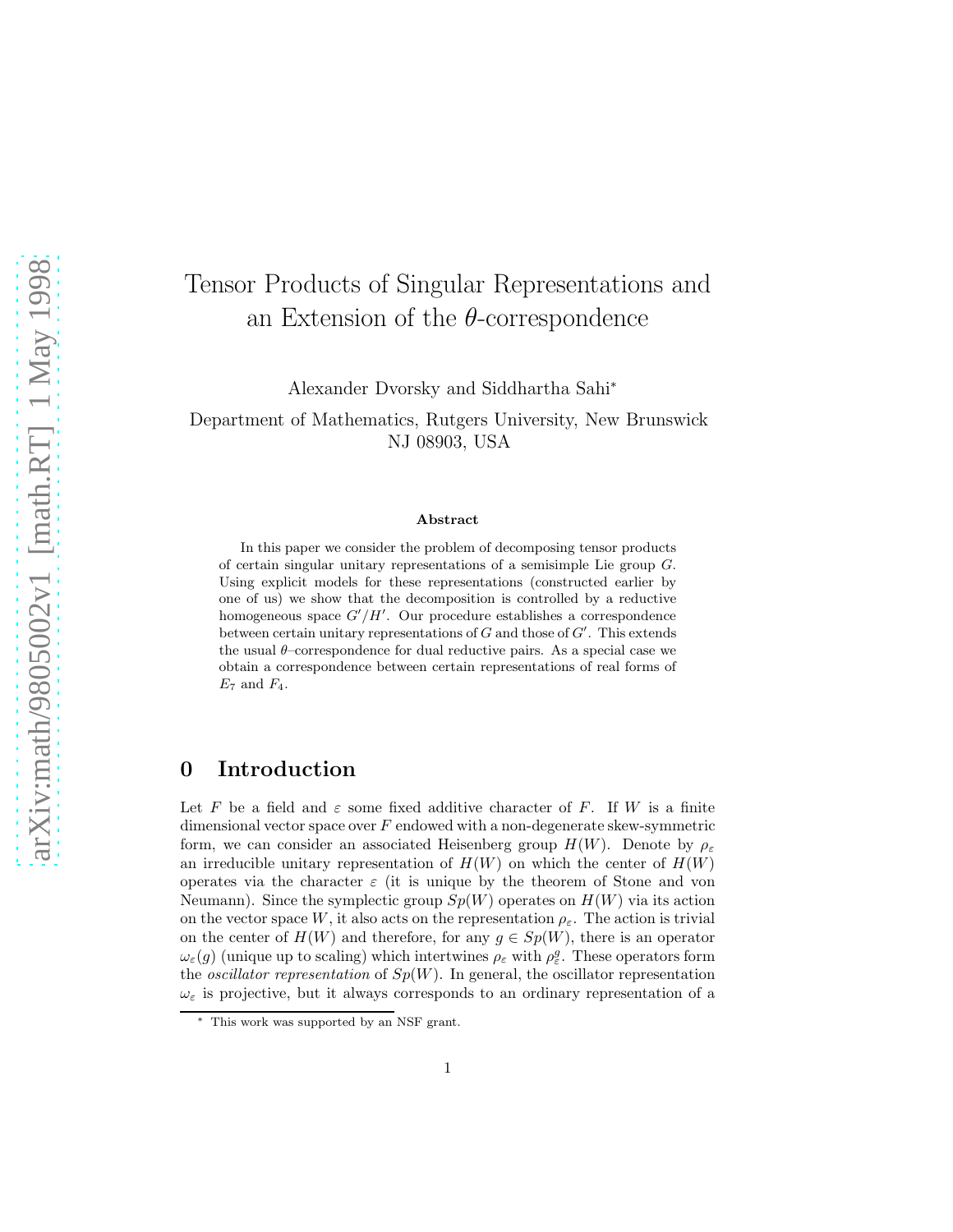two-fold cover of  $Sp(W)$ . This cover is denoted by  $Sp(W)$  and is called the metaplectic group.

The oscillator representation originated in the works of Segal and Shale and was immortalized by Weil, who used it in his construction of the theta-functions on the metaplectic group[[W](#page-18-0)]. In one of the earliest works on the spectrum of the Weil (oscillator) representation, Gelbart [\[G1](#page-17-0)] studied the decomposition of the tensor product  $\omega' = \omega^{\otimes k}$ , where  $\omega$  is the oscillator representation of the real symplectic group  $Sp(2m, \mathbb{R})$  and  $k \geq 2m$ . He demonstrated that for  $k = 2m$  all representations of the holomorphic discrete series for  $Sp(2m, \mathbb{R})$ occurin the spectrum of  $\omega'$ . Kashiwara and Vergne [[KV\]](#page-17-0) extended the results of [\[G1](#page-17-0)] to tensor products  $\omega^{\otimes k}$ ,  $k \geq 1$ . In particular, any unitary highest weight representation of  $Sp(2m, \mathbb{R})$  will appear in the decomposition of  $\omega^{\otimes k}$  for some appropriate value of k.

Later, the approach of [\[G1](#page-17-0)] and [\[KV](#page-17-0)] was replaced by the modern approach to the  $\theta$ -correspondence. One starts with a reductive dual pair of algebraic groups  $G$  and  $G'$ , defined over some local field  $F$ , which are mutual centralizers inside a symplectic group  $Sp$ . Let  $\omega$  be an oscillator representation of the metaplectic group  $Sp$  on a Hilbert space H, and let  $\overline{E} \subset Sp$  denote the preimage of a reductive subgroup  $E \subset Sp$ . Denote by  $\mathcal{R}(E)$  the set of (equivalence classes) of continuous irreducible representations of  $\overline{E}$  on a locally convex space, which can be realized as quotients of  $\mathcal{H}^{\infty}$  by  $\omega(\overline{E})$ –invariant subspaces.

Conjecture 0.1 (Howe's duality conjecture) The set  $\mathcal{R}(G \cdot G')$  is the graph of a bijection between all of  $\mathcal{R}(G)$  and all of  $\mathcal{R}(G')$ . Moreover, an element of  $\mathcal{R}(G \cdot G')$  occurs as a quotient of  $\omega$  in a unique way.

Howe's conjecture has been proved for  $F = \mathbb{R}$  or  $\mathbb{C}$  [[Ho2](#page-17-0)], and also for all non-Archimedean local fields of odd residue characteristic. The resulting correspondence between the irreducible representations of  $\overline{G}$  and those of  $\overline{G'}$  is called the Howe duality correspondence, or the  $\theta$ -correspondence. In general, this correspondence does not preserve unitarity, i.e., a unitary representation of  $\overline{G}$  can correspond to a non-unitarizable representation of  $\overline{G'}$ .

If one member of a dual pair (say  $G'$ ) is much "smaller" than the second group, unitarity is preserved and the duality correspondence is a particularly nice one (this is a so called stable range duality [\[Ho1\]](#page-17-0),[[L1\]](#page-18-0)). We denote by  $\widehat{G}(\varepsilon)$  and  $\widehat{G}'(\varepsilon)$  the subsets of the unitary duals of  $\overline{G}$  and  $\overline{G}'$  consisting of those unitary irreducible representations whose restriction to the kernel of the projection  $Sp \to Sp$  (i.e., the group  $\mathbb{Z}_2$ ) is a multiple of the non-trivial character of  $\mathbb{Z}_2$ . Then the Howe correspondence gives an injection  $\widehat{G}(\varepsilon) \hookrightarrow \widehat{G}(\varepsilon)$ . In many cases the coverings  $\overline{G} \to G$  and  $\overline{G}' \to G'$  are trivial, and we obtain an injection of the unitary dual of  $G'$  into that of  $G$ .

*Example.*  $G' = U(1)$  and  $G = U(p,q)$  form a stable range dual pair inside  $Sp(2p+2q,\mathbb{R})$ . The representations of  $U(p,q)$  appearing in the  $\theta$ -correspondence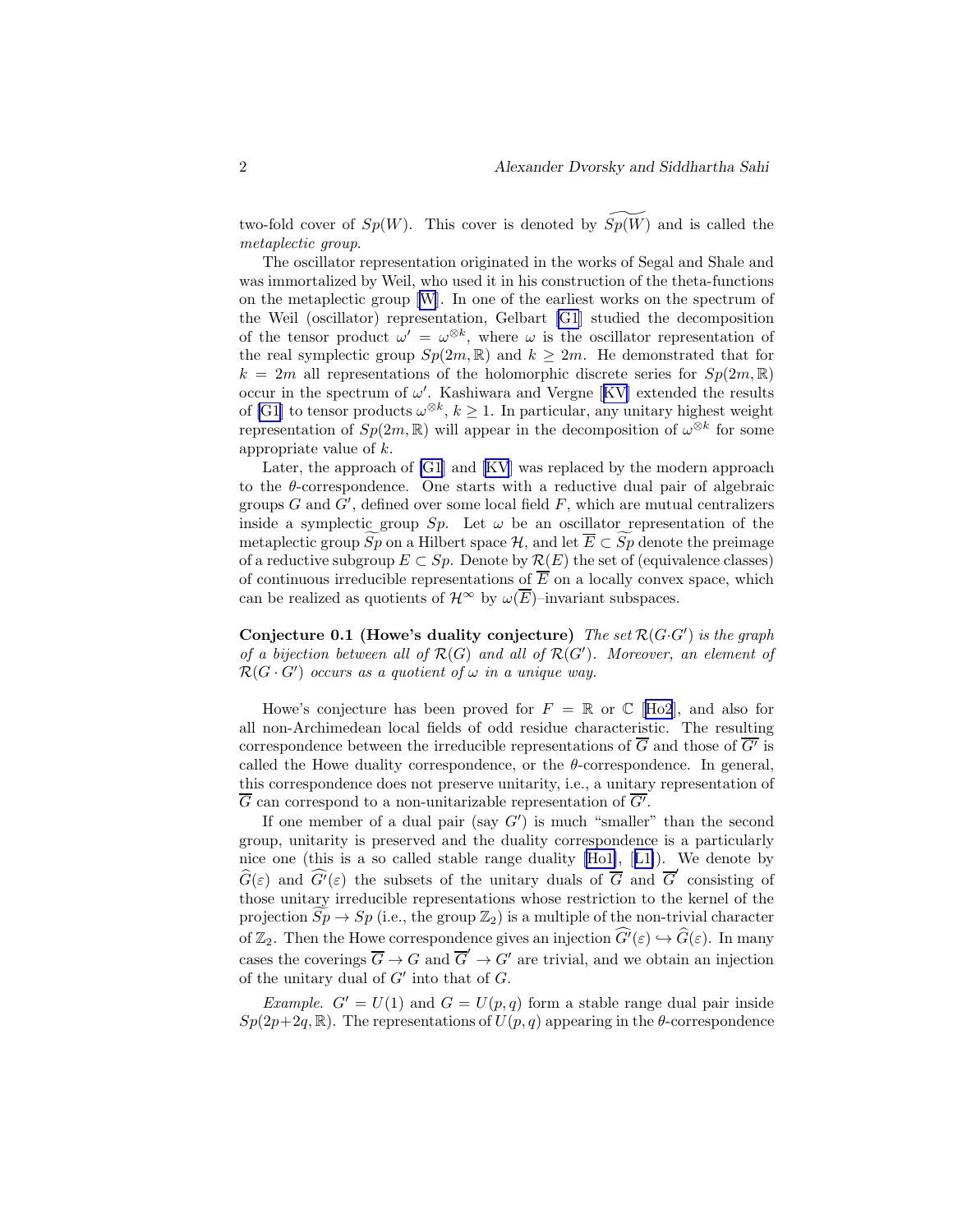for this reductive dual pair are the "ladder" representations, which were given this name because their  $\overline{K}$ -types lie along a line, i.e., their highest weights are obtained from the highest weight of the lowest  $\overline{K}$ -type by adding multiples of a single vector.

Theduality conjecture also has a global version  $[G2, 2.5]$  $[G2, 2.5]$  $[G2, 2.5]$ , when F is a global field,  $A$  is an adele ring of  $F$ , and one considers a dual pair inside a symplectic group over A. This version is of considerable representation- and numbertheoretic interest, since the global duality correspondence provides a way to lift automorphic forms between members of a dual pair [\[G2](#page-17-0)], [\[P\]](#page-18-0). For example, if  $\overline{G'}$  =  $SL(2)$  and  $G \simeq PGL(2)$  is realized as an orthogonal group preserving a 3-variables quadratic form  $Q(x_1, x_2, x_3) = x_1^2 - x_2 x_3$ , the  $\theta$ -correspondence produces the Shimura lifting which associates a modular form of weight  $n - 1$ to a modular form of half-integral weight  $\frac{n}{2}$ .

It is a remarkable fact that *every* classical group and no exceptional group can be realized as a member of a reductive dual pair. It seems desirable to determine whether one can extend this theory to other reductive groups in a reasonable manner. In this paper we attempt to extend the original ([\[G1\]](#page-17-0), [[KV\]](#page-17-0)) approach to the θ-correspondence. We study the decompositions of tensor products of certain small unitary representations of a real reductive group G and construct a parametrization of the spectra of these tensor products.

Let  $\Omega$  be a symmetric tube domain of rank n, and  $G = Aut(\Omega)$ . The Shilov boundary of  $\Omega$  is of the form  $G/P$  where  $P = LN$  is the Siegel–Poincaré parabolic subgroup of  $G$ . The nilradical  $N$  is abelian and so is isomorphic to its Lie algebra  $\mathfrak n$ , and the Levi subgroup L has finitely many (coadjoint) orbits on  $\mathfrak{n}^*$ . These orbits are indexed by their "signatures", where a signature  $p$  consists of a pair of non-negative integers  $p = (p^+, p^-)$  with  $|p| \stackrel{\text{def}}{=} p^+ + p^- \leq n$ .

Every non-open orbit (with  $|p| < n$ ) has a canonical L-equivariant measure, and the main result of[[S](#page-18-0)] is the construction of an irreducible representation of the universal cover of G on the associated  $L^2$ -space. Usually these representations descend to  $G$ , and in all cases they can be viewed as linear representations of a certain double cover of G, denoted by  $\overline{G}$ . In this paper we consider the problem of decomposing certain tensor products of these representations. More precisely, let  $\Pi = \pi_1 \otimes \cdots \otimes \pi_s$  be the tensor product of representations associated to orbits  $\mathcal{O}_{p_1}, \ldots, \mathcal{O}_{p_s}$  whose signatures  $p_i = (p_i^+, p_i^-)$  satisfy

$$
(p_1^+ + p_1^-) + \dots + (p_s^+ + p_s^-) \le n. \tag{1}
$$

Under assumption (1), which is an analogue of the stable range condition for the  $\theta$ -correspondence, each of the following spaces contains an open and dense L-orbit

$$
\mathcal{O}\equiv\mathcal{O}_{p_1}+\ldots+\mathcal{O}_{p_s},\ \ \mathcal{O}'\equiv\mathcal{O}_{p_1}\times\ldots\times\mathcal{O}_{p_s}.
$$

Fix a generic point  $\xi' = (\xi_1, \ldots, \xi_k)$  in  $\mathcal{O}'$  such that  $\xi = \xi_1 + \ldots + \xi_k$  is generic in O. We denote the inverse images of L and P in  $\overline{G}$  by  $\overline{L}$  and  $\overline{P}$ , respectively. Let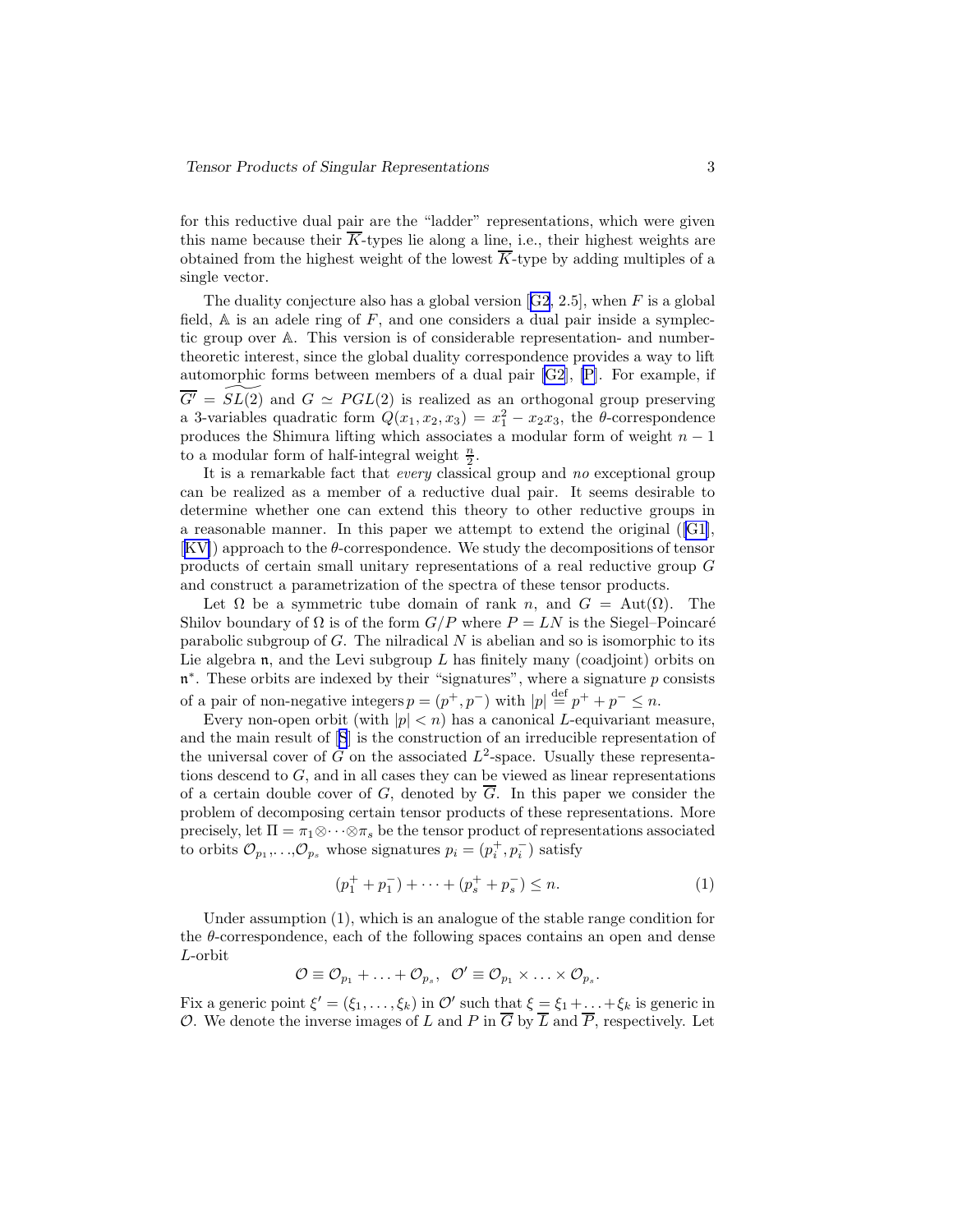<span id="page-3-0"></span>S and S' be the stabilizers of  $\xi'$  and  $\xi$  in  $\overline{L}$ , and let  $\chi_{\xi}$  be the unitary character of N defined by  $\chi_{\xi}(\exp x) \stackrel{\text{def}}{=} \exp(i \langle \xi, x \rangle)$  for  $x \in \mathfrak{n}$ .

**Theorem 0.2** The restriction of  $\Pi$  to  $\overline{P}$  is isomorphic to  $\nu \otimes \text{Ind}_{S'N}^P(1 \otimes \chi_{\xi}),$ where  $\nu$  is a certain unitary character of  $\overline{P}$ .

In general,  $S, S'$  are not reductive, however they contain reductive groups  $G'$  and  $H'$  and a common normal subgroup N such that  $S = G' \ltimes Z$  and  $S' = H' \ltimes Z$ . We consider the direct integral decomposition

$$
L^2(G'/H') = \int_{\pi \in \widehat{G'}}^{\oplus} m(\pi) \pi \, d\mu(\pi).
$$

For each  $\pi$  occurring in  $L^2(G'/H')$ , we define  $\Theta(\pi) \in \overline{P}$  by

$$
\Theta(\pi) = \nu \otimes \operatorname{Ind}_{G'ZN}^{\overline{P}}(\pi \otimes 1 \otimes \chi_{\xi}).
$$

By Mackey theory,  $\Theta(\pi)$  is irreducible, and Theorem 0.2 implies

**Theorem 0.3** The restriction of  $\Pi$  to  $\overline{P}$  has the decomposition

$$
\Pi|_{\overline{P}} = \int_{\pi \in \widehat{G}'}^{\oplus} m(\pi) \Theta(\pi) d\mu(\pi) . \qquad (2)
$$

The main result of the paper is the following

**Theorem 0.4** For almost every  $\pi$  (with respect to the Plancherel measure  $d\mu$ ),  $\Theta(\pi)$  extends to an irreducible representation of  $\overline{G}$ , so that (2) is also a  $\overline{G}$ decomposition. If  $\sum_{i=1}^{s} |p_i| < n$ , this extension is unique.

Thus the map  $\pi \to \Theta(\pi)$  gives a (measurable) bijection between unitary representations of  $\overline{G}$  occurring in  $\Pi$  and the unitary representations of  $G'$  occurring in  $L^2(G'/H')$ .

We now discuss some special cases of the above result:

If  $s = 2$ , then  $G'/H'$  is a symmetric space, which is Riemannian if and only if  $\mathcal{O}_{p_1}$  and  $\mathcal{O}_{p_2}$  both have definite signatures (of the form  $(p^+,0)$  or  $(0,p^-)$ ). Positive (resp. negative) definite orbits correspond to the highest (resp. lowest) weight singular representations of  $\overline{G}$ , and in this case our constructions complement the results on the tensor products of holomorphic and anti-holomorphic discrete series representations in [\[R\]](#page-18-0).

For Riemannian symmetric spaces, and also for several non-Riemannian ones, we have  $m(\pi) \leq 1$ . Thus in these cases we deduce that  $\pi_1 \otimes \pi_2$  is multiplicity free.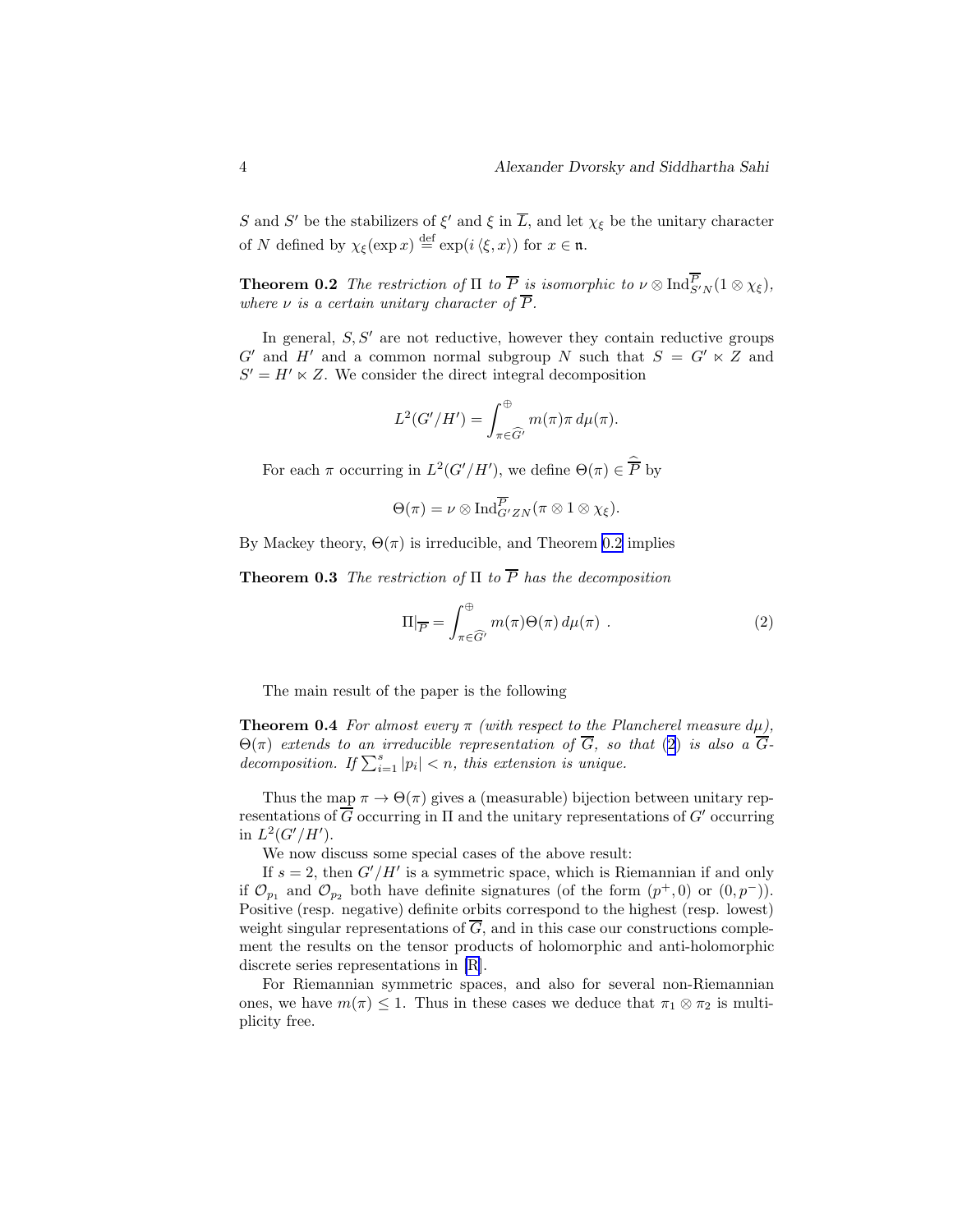If  $\Omega$  is the Siegel upper half plane then  $G = Sp(2n, \mathbb{R}), \overline{G}$  is the metaplectic group and  $G'/H' = O(p^+, p^-) / [O(p_1^+, p_1^-) \times \ldots \times O(p_s^+, p_s^-)],$  where  $p^+ = \sum p_i^+,$  $p^{-} = \sum p_i^{-}$ . In this case our correspondence coincides with the H'-spherical part of the  $\theta$ -correspondence.

Finally, if  $\Omega$  is the exceptional tube domain, then  $\overline{G} = G$  is the simply connected exceptional group  $E_{7(-25)}$ . If we take  $s = 2$  and  $p_1 = (1, 0)$ , then among the possibilities for  $G'/H'$  are the various forms of the Cayley projective plane [\[A,](#page-17-0) p.118], i.e., for  $p_2 = (2, 0), p_2 = (0, 2)$  and  $p_2 = (1, 1),$  we obtain respectively

$$
F_{4(-52)}/Spin(9), F_{4(-20)}/Spin(9)
$$
 and  $F_{4(-20)}/Spin(1,8)$ .

Note that these symmetric spaces are multiplicity-free (see[[V](#page-18-0)] for the non-Riemannian space  $F_{4(-20)}/Spin(1,8)$  and by Theorem 0.4, so is  $\Pi = \pi_1 \otimes \pi_2$ .

If we take  $p_1 = p_2 = (1, 0)$ , then  $\Pi$  is a tensor square of a highest weight representation  $\pi_1$ , and a description of the spectrum of this tensor square is a key step in the classification of unitarizable highest weight modules in [\[EHW\]](#page-17-0).

Just as with the  $\theta$ -correspondence, we expect that our results will have smooth and global analogues. We shall take up some of these questions in subsequent papers.

### 1 Notation and Preliminaries

### 1.1 Groups and subgroups

Let  $G$  be one of the following groups:

- $Sp(2n,\mathbb{R})$  (case I1),
- $U(n, n)$  (case I2),
- $O^*(4n)$  (case I3),
- $O(2, j)$  (case I4),
- $E_{7(-25)}$  (case I5),

and K be the maximal compact subgroup of G. Then  $\Omega = G/K$  is a sym-metricdomain of tube type [[He,](#page-17-0) p.474]. Taking  $G = U(n, n)$  or  $O(2, j)$  instead of  $SU(n, n)$  or  $SO(2, j)$  is not really necessary, but will make some arguments more straightforward.

The restricted root system for each of the groups listed above is of type  $C_n$ , where *n* is the real rank of the group G. Let  $\Delta = {\beta_1, \beta_2, ..., \beta_n}$  be the basis of the restricted root system, enumerated in such a way that the corresponding Dynkin diagram is

 $\begin{matrix} \beta_1 & \beta_2 & \beta_3 \\ 0 & \cdots & 0 \\ 0 & \cdots & 0 \end{matrix}$  ...  $\begin{matrix} \beta_{n-2} & \beta_{n-1} & \beta_n \\ 0 & \cdots & 0 \\ 0 & \cdots & 0 \end{matrix}$  .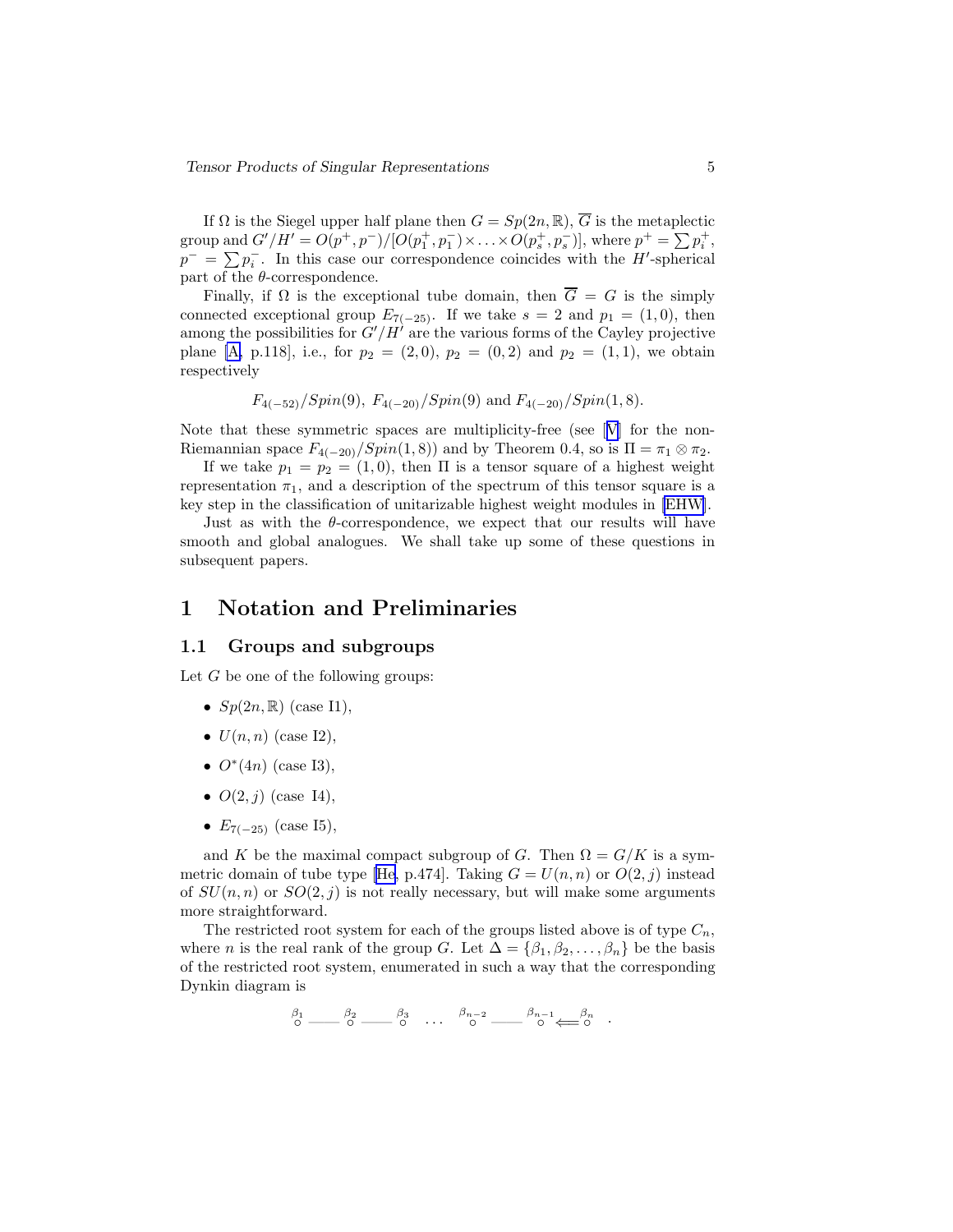There exists a one-to-one correspondence between the set of maximal parabolic subgroups of G and the set of maximal subsets of  $\Delta$ . We will be interested in two parabolic subgroups of  $G$  – the Siegel parabolic of G (this corresponds to the set  $\Delta \setminus {\beta_n}$  and the maximal parabolic subgroup corresponding to the set  $\Delta \setminus {\beta_1}$ . We denote the first by P and the second by P'.

The Levi decomposition of P is  $P = L \cdot N$ , where the subgroup N is abelian (e.g., for  $G = O(2, j)$  we have  $n = 2, L = \mathbb{R}^* \times O(1, j - 1)$  and  $N = \mathbb{R}^{1, j-1}$ ).

The Langlands decomposition of P' is  $P' = M'AN'$ , where the radical N' is a two-step nilpotent group with a one-dimensional center  $ZN'$ , and we can identify it with the real Heisenberg group of dimension  $2m + 1$ . The vector subgroup A is one-dimensional, i.e.,  $A = \mathbb{R}^*$ . For example,  $G = E_{7(-25)}$  gives  $M'A = SO(2, 10) \times \mathbb{R}^*$  and N' is the Heisenberg group associated with a 32dimensional real vector space.

The group  $M'$  splits into a direct product of a compact factor and a noncompact group, which we denote by  $G_-\$ . The group  $G_-\$  belongs to one of the families (I1)-(I4), and we can consider its Siegel parabolic  $P_$ , the nilradical  $N_$ of  $P_-,$  etc. In general, all subgroups of  $G_-\,$  will be written with a minus as a subscript.

The information about some of the subgroups we defined above is summarized in the following table.

|                     |                       |                                 |                       | m        |
|---------------------|-----------------------|---------------------------------|-----------------------|----------|
| $Sp(2n,\mathbb{R})$ | $Sym(n, \mathbb{R})$  | $Sp(2n-2,\mathbb{R})$           | $Sp(2n-2,\mathbb{R})$ | $n-1$    |
| U(n,n)              | $Herm(n,\mathbb{C})$  | $U(1) \times U(n-1, n-1)$       | $U(n-1,n-1)$          | $2(n-1)$ |
| $O^*(4n)$           | $Herm(n, \mathbb{H})$ | $Sp(1) \times O^*(4n-4)$        | $O^*(4n-4)$           | $4(n-1)$ |
| O(2,j)              | $\mathbb{R}^{1,j-1}$  | $SL(2,\mathbb{R})\times O(j-2)$ | $SL(2,\mathbb{R})$    | $i-2$    |
| $E_{7(-25)}$        | $Herm(3, \mathbb{O})$ | SO(2, 10)                       | SO(2, 10)             | 16       |

### 1.2 Orbits and representations

The orbits of the natural action of L on  $\mathfrak{n}^* = N^*$  are parametrized by pairs of non-negative integers  $p^+, p^-$  with  $p^+ + p^- \le n$  [\[S,](#page-18-0) 2.1]. The simplest example of this parametrization can be observed for  $G = Sp(2n, \mathbb{R})$ , when the group N can be identified with the vector space of  $n \times n$  real symmetric matrices, and an arbitrary orbit  $\mathcal O$  of  $L = GL(n, \mathbb R)$  on  $N^* \simeq N$  is defined by the signature of the symmetric matrix  $\xi \in \mathcal{O}$ . We write p for the pair  $(p^+, p^-)$ , and  $\mathcal{O}_p$  for the corresponding orbit. The rank of the orbit is  $p^+ + p^-$ , which we denote by |p|. If  $|p| = n$ , the orbit  $\mathcal{O}_p$  is open in  $N^*$ , otherwise we get small (singular) orbits. By  $S_p$  we denote the stabilizer of  $\xi_p \in \mathcal{O}_p$  in L.

Suppose now  $|p| < n$ . Then  $O_p = L/S_p$  has an *L*-equivariant measure  $d\mu_p$ which transforms by some positive character  $\delta_p$  of L. The main result of [\[S\]](#page-18-0) associates with each nonzero singular orbit  $\mathcal{O}_p$  a unitary irreducible representation  $\pi_p$  of  $\overline{G}$ . Here  $\overline{G} = G$  unless  $G = Sp(2n, \mathbb{R})$  or  $O(2, j)$  with j odd and  $\overline{G}$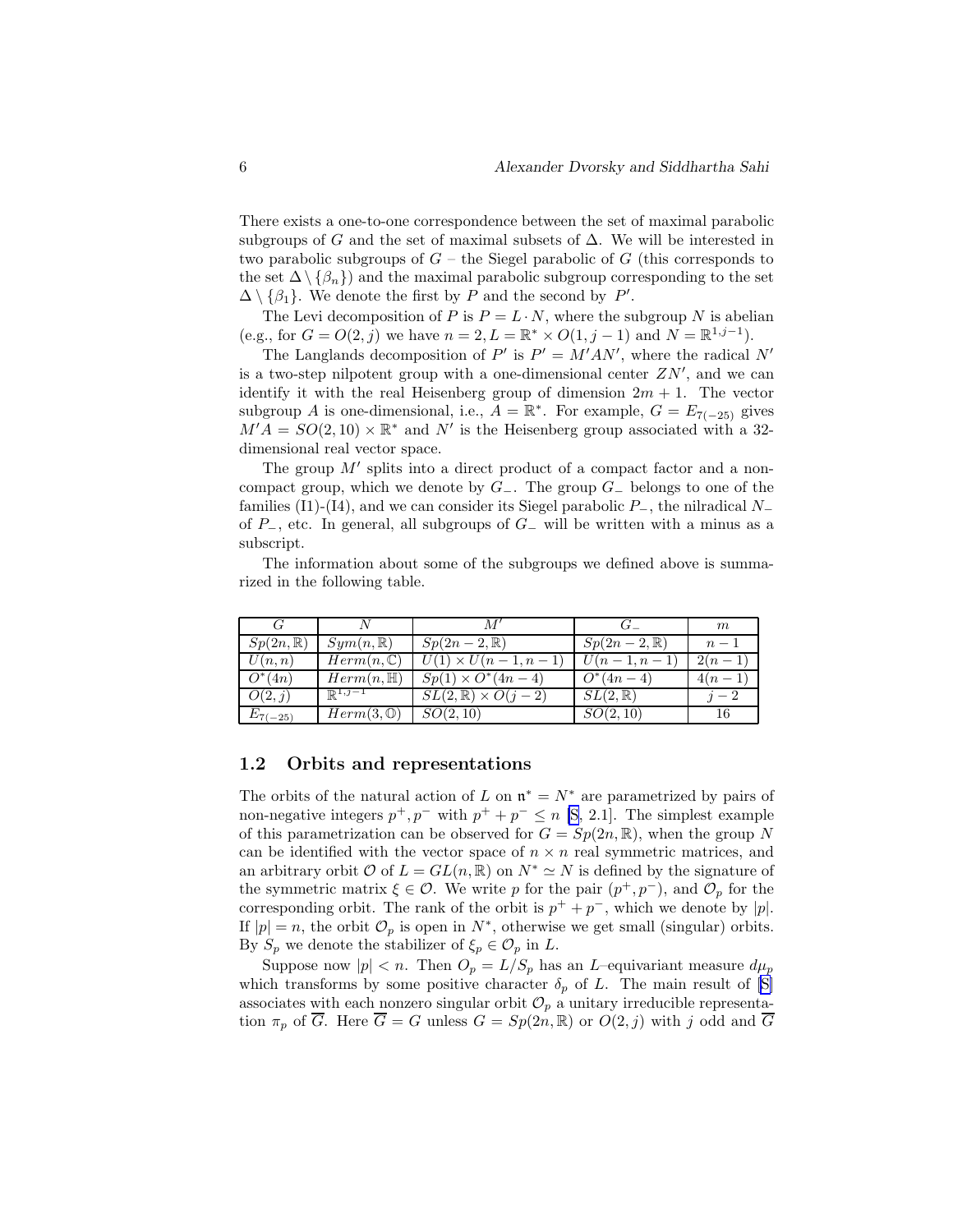<span id="page-6-0"></span>is a two-fold cover of G in these two cases (for  $G = Sp(2n, \mathbb{R})$  we can take  $\overline{G}$  to be a real metaplectic group).

If H is a subgroup of G, we write  $\overline{H}$  for the inverse image of H in  $\overline{G}$ .

The representation  $\pi_p$  acts on the Hilbert space  $L^2(\mathcal{O}_p, d\mu_p)$ , and actions of the elements of the maximal parabolic subgroup  $\overline{P}$  can be written in a particularly simple manner – the action of the reductive part  $\overline{L}$  comes from the action of  $\overline{L}$  on  $\mathcal{O}_p$  and the unipotent radical N acts by characters

$$
[\pi_p(n)h](\xi_p) = \chi_{\xi_p}(n) h(\xi_p), n \in N, \xi_p \in \mathcal{O}_p
$$
  

$$
[\pi_p(l)h](\xi_p) = \nu_p(l)\delta_p(l)^{-1/2}h(l^{-1}\xi_p), l \in \overline{L}, \xi_p \in \mathcal{O}_p.
$$
 (3)

Here  $\chi_{\xi_p}$  is the unitary character of the vector space N defined by  $\xi_p \in N^*$  and  $\nu_p$  is a unitary character of  $\overline{L}$  (trivial on the identity component of  $\overline{L})^1$ .

## 2 Tensor products  $\pi_{p_1} \otimes \ldots \otimes \pi_{p_s}$

We pick s singular orbits  $\mathcal{O}_{p_1}, \ldots, \mathcal{O}_{p_s}$  such that  $|p_1| + \ldots + |p_s| \leq n$  and consider the tensor product of associated representations

$$
\Pi = \bigotimes_{i=1}^s \pi_{p_i}.
$$

The group  $\overline{L}$  acts on the set  $\mathcal{O}' \stackrel{\text{def}}{=} \mathcal{O}_{p_1} \times \ldots \times \mathcal{O}_{p_s}$ , and up to a set of measure zero,  $\mathcal{O}'$  is a single  $\overline{L}$ -orbit. Note that the set

$$
\mathcal{O} \stackrel{\text{def}}{=} \mathcal{O}_{p_1} + \ldots + \mathcal{O}_{p_s} = \{ \zeta \in N^* \mid \zeta = \sum_{i=1}^s \zeta_{p_i}, \zeta_{p_i} \in \mathcal{O}_{p_i} \}
$$

also contains a dense  $\overline{L}$ -orbit. The representation  $\Pi$  acts in  $\bigotimes_{i=1}^s L^2(\mathcal{O}_{p_i}, d\mu_{p_i}),$ and we can identify this space with  $L^2(\mathcal{O}', d\mu')$  where  $d\mu'$  is the product measure. If we fix a generic representative  $\xi' = (\xi_{p_1}, \ldots, \xi_{p_s}) \in \mathcal{O}'$  and set

$$
\xi = \xi_{p_1} + \ldots + \xi_{p_s} \in \mathcal{O}
$$

and  $\delta = \prod_{i=1}^s \delta_{p_i}, \nu = \prod_{i=1}^s \nu_{p_i}$ , we have the following formulas for the actions of  $\Pi|_{\overline{P}}$  on  $\overline{L}^2(\mathcal{O}', d\mu')$ 

$$
\Pi(l_0) f(l\xi') = \nu(l_0) \delta(l_0)^{-1/2} h(l_0^{-1}l\xi'), \ l_0 \in \overline{L}
$$
\n
$$
\Pi(n_0) f(l\xi') = \chi_{l\xi}(n_0) h(l\xi'), \ n_0 \in N \ .
$$
\n(4)

Let now S' and S be the isotropy subgroups of  $\xi'$  and  $\xi$ , respectively, with respect to the action of  $\overline{L}$  on  $\mathcal{O}'$  and  $\mathcal{O}$ . If  $|p_1| + \ldots + |p_s| = n$ , the groups  $S'$ and S are reductive.

<sup>&</sup>lt;sup>1</sup>In[[S\]](#page-18-0) the characters  $\nu_p$  and  $\delta_p$  are denoted by  $\mu$  and  $\nu$  respectively.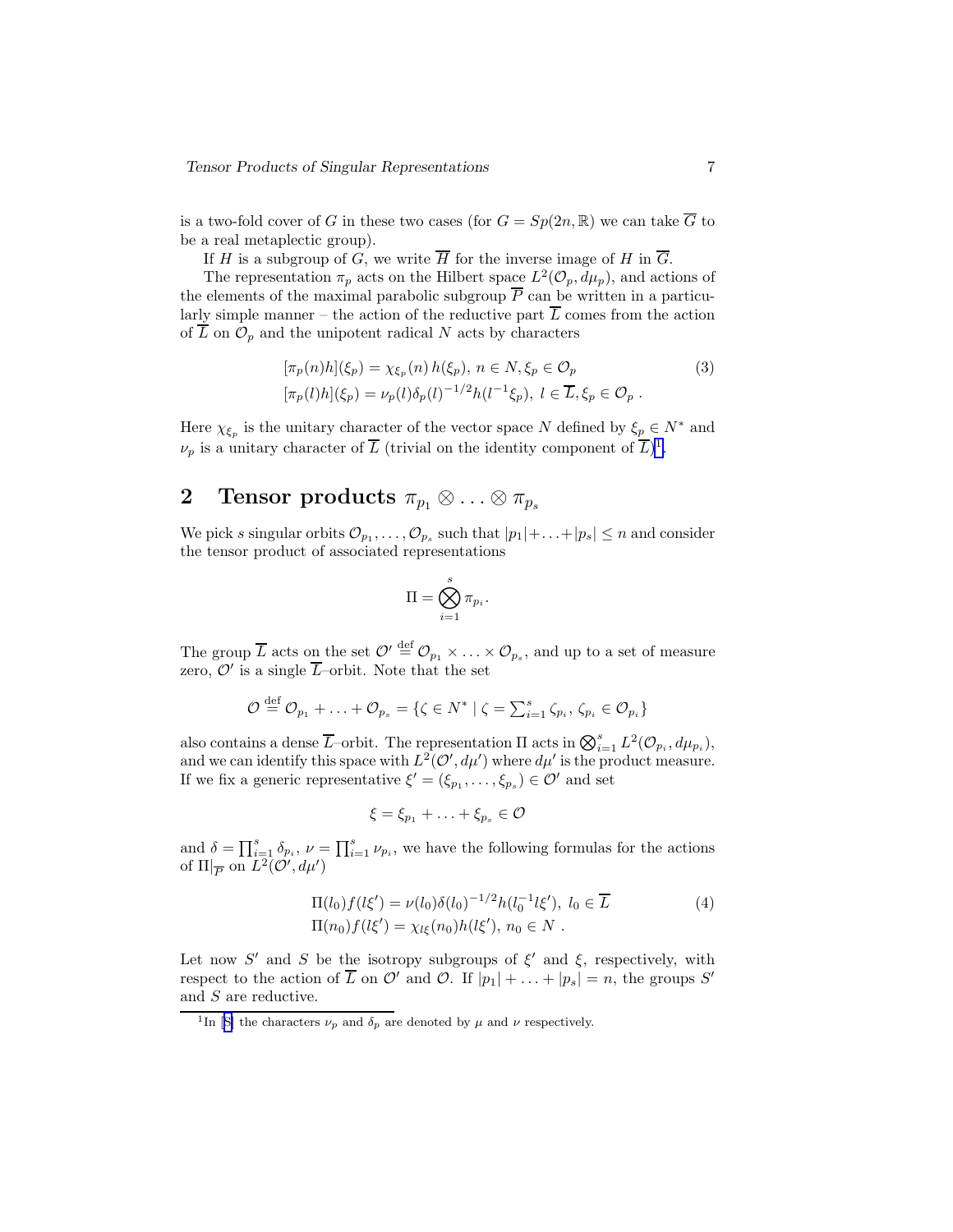*Example.* Take  $G = U(n, n)$ ,  $s = 2$  and  $p_1 = (k, 0)$ ,  $p_2 = (0, n-k)$ . Then we can choose  $\xi_{p_1} =$  $\left(\begin{array}{cc} I_k & 0 \ 0 & 0 \end{array}\right), \xi_{p_2} =$  $\begin{pmatrix} 0 & 0 \\ 0 & 0 \end{pmatrix}$ 0  $-I_{n-k}$  $\Delta$ and  $\xi =$  $\left( \begin{array}{ccc} I_k & 0 \end{array} \right)$ 0  $-I_{n-k}$  $\overline{ }$ . It is easy to see that  $S = U(k, n - k)$  and  $S' = U(k) \times U(n - k)$ . The quotient  $S/S'$  is a Riemannian symmetric space.

**Lemma 2.1**  $\Pi|_{\overline{P}} \simeq \nu \otimes \underline{\mathrm{Ind}}_{S'N}^P(1 \otimes \chi_{\xi})$  (*L*<sup>2</sup>-induction). Here  $\nu$  is a character of L extended trivially to P.

**Proof.** We denote the induced representation  $\nu \otimes \text{Ind}_{S'N}^P(1 \otimes \chi_{\xi})$  by  $\Pi'$ . Then by the definition of the induced representation,  $\Pi'$  acts on the space C of squaresummable functions satisfying a standard invariance condition

$$
\mathcal{C} = \{ f : \overline{L}N \to \mathbb{C} \mid f(ps'n) = \chi_{\xi}(n)f(p) \text{ for } p \in \overline{P}, s' \in S', n \in N \}. \tag{5}
$$

Let  $|p_1| + \ldots + |p_s| < n$  (strict inequality). Then the quasi-invariant measure on the quotient space  $\overline{L}N/S'N \simeq \overline{L}/S'$  is transformed by the character  $\delta =$  $\prod_{i=1}^s \delta_{p_i}$  of  $\overline{L}$ , and we get

$$
\Pi'(l_0) f(ln) = \nu(l_0) \delta(l_0)^{-1/2} f(l_0^{-1}l n)
$$
\n
$$
\Pi'(n_0) f(ln) = f(n_0^{-1}l n) = f(l(l^{-1}n_0^{-1}l n)).
$$
\n(6)

We can now define a unitary operator  $\Psi: L^2(\mathcal{O}', d\mu') \to \mathcal{C}$  by setting

$$
[\Psi h](\ln) = \chi_{\xi}(n)^{-1}h(l\xi').
$$

This operator provides an isometry between  $L^2(\mathcal{O}', d\mu')$  and  $\mathcal{C}$ , and it easy to check that  $\Psi$  intertwines the actions  $\Pi$  and  $\Pi'$ . Indeed, for the actions of  $l_0$  this is immediate by inspection of formulas  $(4)$  and  $(6)$ , and for the actions of  $n_0$  we get

$$
\Pi'(n_0)[\Psi h](ln) = [\Psi h](l(l^{-1}n_0^{-1}ln) = \chi_{\xi}(l^{-1}n_0^{-1}l)^{-1}\chi_{\xi}(n)^{-1}h(l\xi')
$$
  
=  $\chi_{\xi}(n)^{-1}\chi_{l\xi}(n_0)h(l\xi') = [\Psi \Pi(n_0)h](ln).$ 

Computations for  $|p_1| + \ldots + |p_s| = n$  are almost identical. In this case the space  $\overline{L}/S'$  possesses an  $\overline{L}$ –invariant measure, the action of  $l_0 \in \overline{L}$  is given by

$$
\Pi'(l_0) f(ln) = f(l_0^{-1} ln),
$$

and we set

$$
[\Psi h](\ln) = \chi_{\xi}(n)^{-1} \delta(l)^{-1/2} (l\xi').
$$

A straightforward computation shows that this operator intertwines the actions of  $\Pi$  and  $\Pi'$ .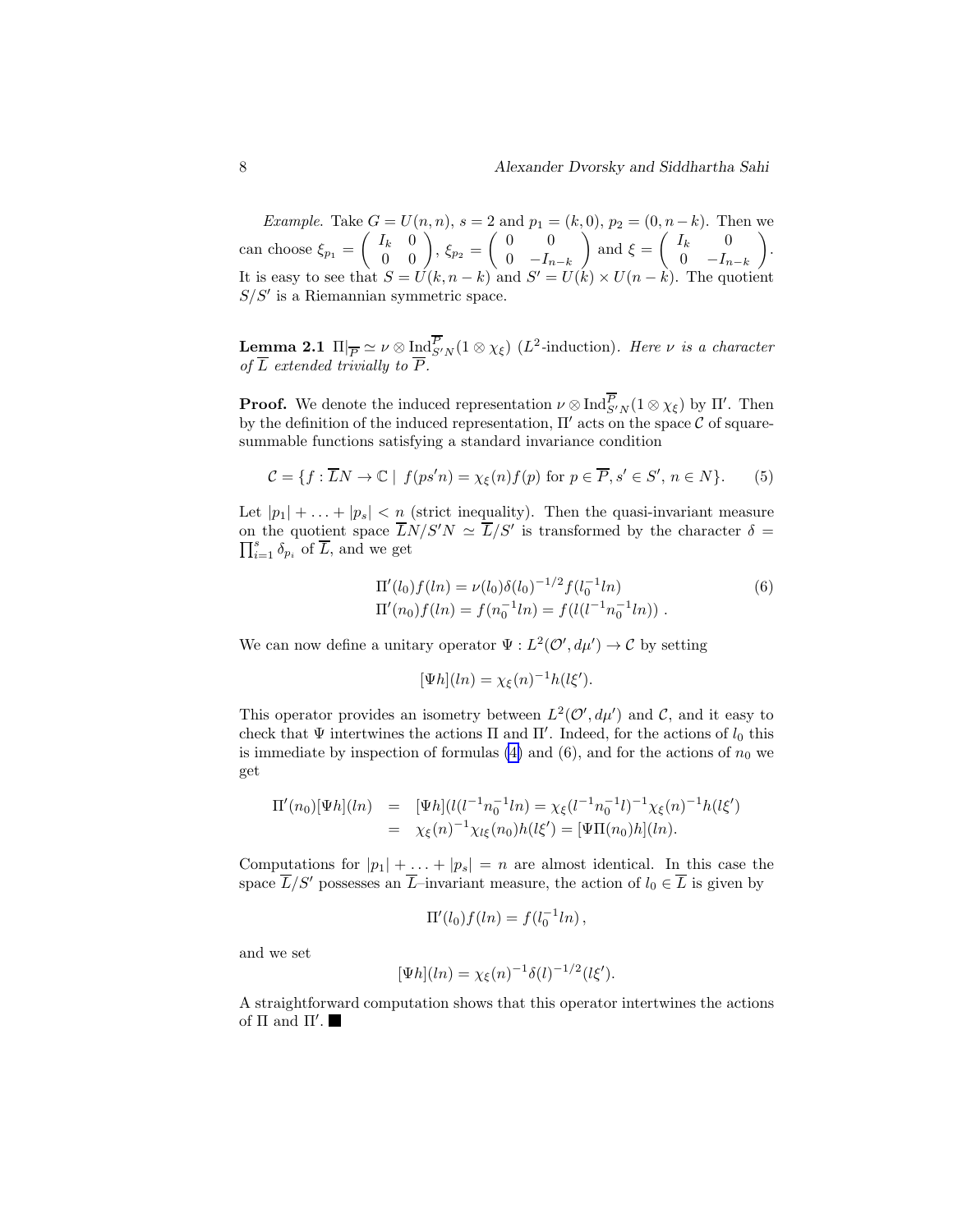<span id="page-8-0"></span>Denote by  $\gamma$  a S'-quasi-regular representation of S in  $L^2(S/S')$ . That is

$$
(\gamma(z)f)(x) = f(z^{-1}x) \text{ for } z \in S, \ x \in Y \stackrel{\text{def}}{=} S/S', \ f \in L^2(Y). \tag{7}
$$

Of course,  $\gamma = Ind_{S'}^S 1$ , and combining the induction in stages with the fact that the character  $\chi_{\xi}$  of N is SN-fixed, we get

$$
\Pi|_{\overline{P}} \simeq \nu \otimes \text{Ind}_{S'N}^{\overline{P}}(1 \otimes \chi_{\xi}) = \nu \otimes \text{Ind}_{SN}^{\overline{P}}((\text{Ind}_{S'}^{S} 1) \otimes \chi_{\xi}) = \nu \otimes \text{Ind}_{SN}^{\overline{P}}(\gamma \otimes \chi_{\xi}).
$$
 (8)

The groups S and S' are, generally speaking, not reductive (except when  $|p_1|$  +  $\dots + |p_s| = n$ . As was discussed in [S, 2.1], the Lie algebras  $\mathfrak s$  and  $\mathfrak s'$  of S and S', respectively, can be written as

$$
\begin{array}{rcl}\n\mathfrak{s} & = & (l_1 + \mathfrak{g}') + \mathfrak{u} \\
\mathfrak{s}' & = & (l_1 + \mathfrak{h}') + \mathfrak{u}\n\end{array}
$$

where  $I_1, g', h'$  are some reductive Lie algebras,  $h' \subset g'$  and  $\mu$  is a nilpotent radical common for both  $\mathfrak s$  and  $\mathfrak s'$ . Let  $G'$  and  $H'$  be the corresponding Lie groups.

In particular,  $X = G'/H'$  is a reductive homogeneous space, and we can consider an H'-quasi-regular representation of G' on  $L^2(X)$  (denoted by  $\gamma'$ ). Then the representation  $\gamma$  of S given by the formula (7) can be obtained by extending  $\gamma'$  trivially from  $G'$  to S. Now let

$$
\gamma' \simeq \int_{\hat{G}'}^{\oplus} m(\pi) \pi \, d\mu(\pi)
$$

be a decomposition of a quasi-regular representation  $\gamma'$  into a direct integral of unitary irreducible representations of  $G'$ , where  $m : \widehat{G}' \to \mathbb{Z}_+$  is a multiplicity function and  $d\mu$  a Plancherel measure for a symmetric space X. Each irreducible representation  $\pi \in \widehat{G}'$  can be extended to an irreducible representation  $\pi^{\vee}$  of S. This gives

$$
\gamma \simeq \int_{\hat{G}'}^{\oplus} m(\pi) \pi^{\vee} d\mu(\pi)
$$

and substituting this into (8), we obtain the decomposition of Theorem [0.3](#page-3-0)

$$
\Pi|_{\overline{P}} \simeq \int_{\widehat{G}'}^{\oplus} m(\pi) \Theta(\pi) d\mu(\pi), \tag{9}
$$

where  $\Theta(\pi) = \nu \otimes \text{Ind}_{SN}^P(\pi^{\vee} \otimes \chi_{\xi})$ . Note that representations  $\pi$  present in the formula (9) (i.e., those with  $m(\pi) > 0$ ) are H'-spherical representations of G'.

Mackey theory guarantees that all representations  $\Theta(\pi)$  are unitary irreducible representations of  $\overline{P}$  and  $\Theta(\pi) \simeq \Theta(\sigma)$  if and only if  $\pi \simeq \sigma$ .

The special case  $s = 2$  deserves some special attention. In this situation  $\Pi = \pi_p \otimes \pi_q$ , where  $p = (p^+, p^-), q = (q^+, q^-)$ . We will write  $G'_{pq}$ ,  $H'_{pq}$  and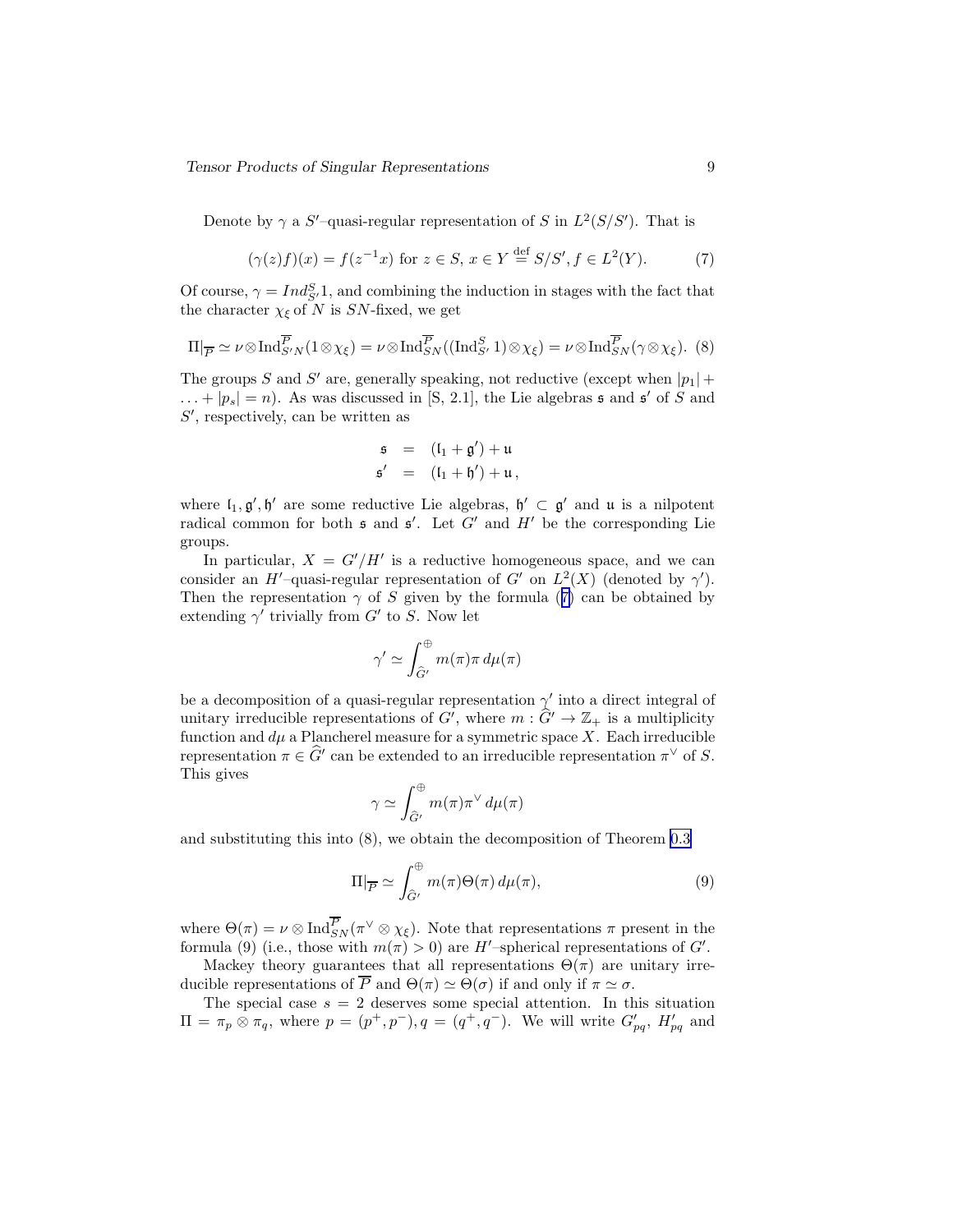$X_{pq}$  for G', H' and X, respectively. The quotient space  $X_{pq} = G'_{pq}/H'_{pq}$  is then a reductive symmetric space in the sense of [\[F\]](#page-17-0). The table below lists these symmetric spaces for different combinations of G, p and  $q$  ( $|p| + |q| \le n$ ) (see [\[A,](#page-17-0) 16.7] for the detailed computations in the case of  $G = E_7$ ].

| G                   | $\mathcal{p}$    | q      | $X_{pq}$                                                                      |
|---------------------|------------------|--------|-------------------------------------------------------------------------------|
| $Sp(2n,\mathbb{R})$ | р                | q      | $O(p^+ + q^+, p^- + q^-)/[O(p^+, p^-) \times O(q^+, q^-)]$                    |
| U(n,n)              | $\boldsymbol{p}$ | q      | $\overline{U(p^++q^+,p^-+q^-)/[U(p^+,p^-)\times U(q^+,q^-)]}$                 |
| $O^*(4n)$           | $\boldsymbol{p}$ | q      | $Sp(p^{+} + q^{+}, p^{-} + q^{-})/[Sp(p^{+}, p^{-}) \times Sp(q^{+}, q^{-})]$ |
| $\overline{O}(2,j)$ | (1,0)            | (1,0)  | $SO(j-1)/SO(j-2)$                                                             |
|                     | (1,0)            | (0, 1) | $SO_0(1, j-2)/SO(j-2)$                                                        |
| $E_{7(-25)}$        | (1,0)            | (1,0)  | SO(9)/SO(8)                                                                   |
|                     | (1,0)            | (0,1)  | $\overline{SO_0(1,8)/SO(8)}$                                                  |
|                     | (1,0)            | (2,0)  | $F_{4(-52)}/Spin(9)$                                                          |
|                     | (1,0)            | (0, 2) | $F_{4(-20)}/Spin(9)$                                                          |
|                     | (1,0)            | (1, 1) | $F_{4(-20)}/Spin(1,8)$                                                        |

# 3 Extending  $\Theta(\pi)$  to  $\overline{G}$

#### 3.1 The N-spectrum

In this section we study low-rank representations of  $\overline{G}$ . For the classical groups (cases I1, I2, I3 in our list) a complete theory of low-rank representations can be found in Li's paper [\[L2\]](#page-18-0). We rely heavily on the ideas and methods of this paper. Our objective here is to extend the low-rank theory of Li so it can be applied to representations of the groups  $O(2, j)$  and  $E_{7(-25)}$ .

Consider the restriction of the representation  $\Theta(\pi) = \nu \otimes \text{Ind}_{SN}^P(\pi^{\vee} \otimes \chi_{\xi})$  to N. This restriction decomposes into a direct integral of unitary characters, and the decomposition is determined by a projection-valued measure on  $\widehat{N} = N^*$ . This measure is supported on the set  $\mathcal{O} \subset N^*$  (an *L*–orbit of  $\xi$ ).

Similarly, for any unitary representation  $\tau$  of  $\overline{G}$ , we can consider its restriction to the abelian subgroup N and the associated measure  $\mu_{\tau}$  on  $N^*$ . If  $\mu_{\tau}$  is supported on the single orbit  $\mathcal{O}_r \subset N^*$ , we say that  $\tau$  is of *signature*  $r = (r^+, r^-)$ and write

$$
\operatorname{sign}_N \tau = r.
$$

The number  $|r| = r^+ + r^-$  is the rank of  $\mathcal{O}_r$ . If  $\mu_{\tau}$  is supported on one or several orbits of rank k, we write  $\text{rank}_N \tau = k$ .

It will be convenient to set  $\text{sign } t =$  $(1, 0), t > 0$  $(0, 1), t < 0$ 

Remark. For the representations of classical groups, the notion of rank was introduced in [\[Ho1\]](#page-17-0)and [[L2\]](#page-18-0). Our definition extends it to  $G = E_{7(-25)}$ . For  $G = O(2, j)$  $G = O(2, j)$  $G = O(2, j)$  the definition above differs from the notion of rank in [[L2](#page-18-0)] due to the different choice of the parabolic subgroup P.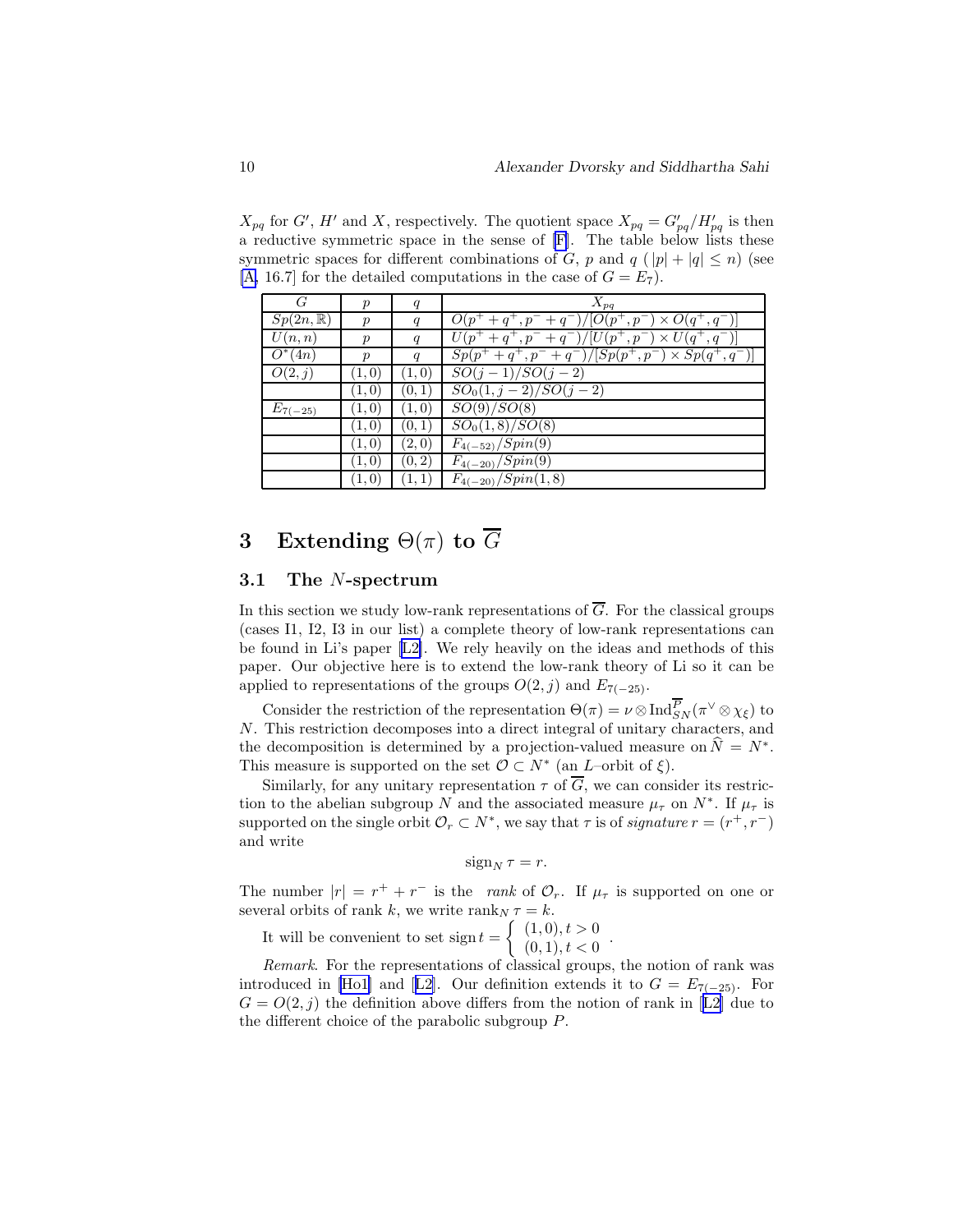We now take a unitary representation  $\sigma$  of  $\overline{G}$  and consider  $\sigma|_{\overline{M'}N'}$ . The group  $N'$  is a Heisenberg group defined by an exact sequence

$$
1 \to ZN' \to N' \to \mathbb{R}^{2m} \to 1,
$$

and the multiplication on  $N'$  defines a standard skew-symmetric bilinear form on  $\mathbb{R}^{2m}$ . The group M' acts on N' by the automorphisms of N', and it also acts trivially on the center  $ZN'$ . Because of this we can view  $M'$  as a subgroup of  $Sp(2m,\mathbb{R})$ .

Now let  $\rho_t$  be a unique representation of N' corresponding in the sense of Stone - von Neumann theorem to the character  $\chi_t$  of  $ZN' \simeq \mathbb{R}$ , where

$$
\chi_t(z) = \exp(2\pi i t z), \ z \in ZN'.
$$

We can extend  $\rho_t$  to the representation of the semidirect product  $Sp(2m, \mathbb{R})\tilde{\longrightarrow}N'$ using the corresponding oscillator representation  $\omega_t$  of the metaplectic group  $Sp(2m, \mathbb{R})^{\sim}$ . This extension restricts to a representation of a semidirect product  $\overline{M'N'}$ , and we denote this restriction by  $\widetilde{\rho}_t$ .

Bythe results of  $[HM]$  $[HM]$  $[HM]$  the subspace of  $ZN'$ –fixed vectors is invariant under the action of  $\sigma(\overline{G})$ , and without loss of generality we may assume that  $\sigma$  has no ZN'–fixed vectors. Then, according to the Mackey theory,  $\sigma|_{\overline{M'}N'}$  decomposes into representations of the form  $\kappa_t \otimes \widetilde{\rho}_t$ , where all  $\kappa_t$ ,  $t \in \mathbb{R}^*$  are unitary representations of  $\overline{M'}$ . We can write

$$
\sigma|_{\overline{G}_- N'} = \int_{\mathbb{R}^*}^{\oplus} \kappa_t \otimes \widetilde{\rho}_t dt.
$$

We will now describe the N-spectrum of  $\tilde{\rho}_t$ . It is known that a real vector space  $N$  is endowed with a structure of a simple formally real Jordan algebra with the unit (denoted by  $e$ ), and  $L$  is the structure group of this Jordan algebra. Then  $ZN'$  is a one-dimensional subalgebra of N generated by the primitive idempotent c.

This idempotent determines the Peirce decomposition of N [[FK,](#page-17-0) IV.I]:

$$
N = N(c, 1) + N(c, 1/2) + N(c, 0).
$$

Observe that  $N(c, 1) = ZN'$ ,  $N(c, 1/2) = \mathbb{R}^m$  and  $N(c, 0) = N_-$ . Example. Take  $G = E_{7(-25)}$ . Then  $N = Herm(3, \mathbb{O}), c =$  $\overline{1}$  $\mathbf{I}$ 1 0 0 0 0 0 0 0 0 Ĭ. and

the corresponding Peirce decomposition is

$$
N = \mathbb{R}c + \mathbb{O}^2 + Herm(2, \mathbb{O}).
$$

Hence  $N(c, 1/2) = \mathbb{O}^2 = \mathbb{R}^{16}$  and  $N(c, 0) = Herm(2, \mathbb{O}) = \mathbb{R}^{1,9}$  and this Jordan algebra is in fact the nilradical  $N_{-}$  of the parabolic subgroup  $P_{-} = [\mathbb{R}^* \times$  $SO(1,9)] \cdot \mathbb{R}^{1,9}$  inside  $G_{-} = SO(2,10)$ .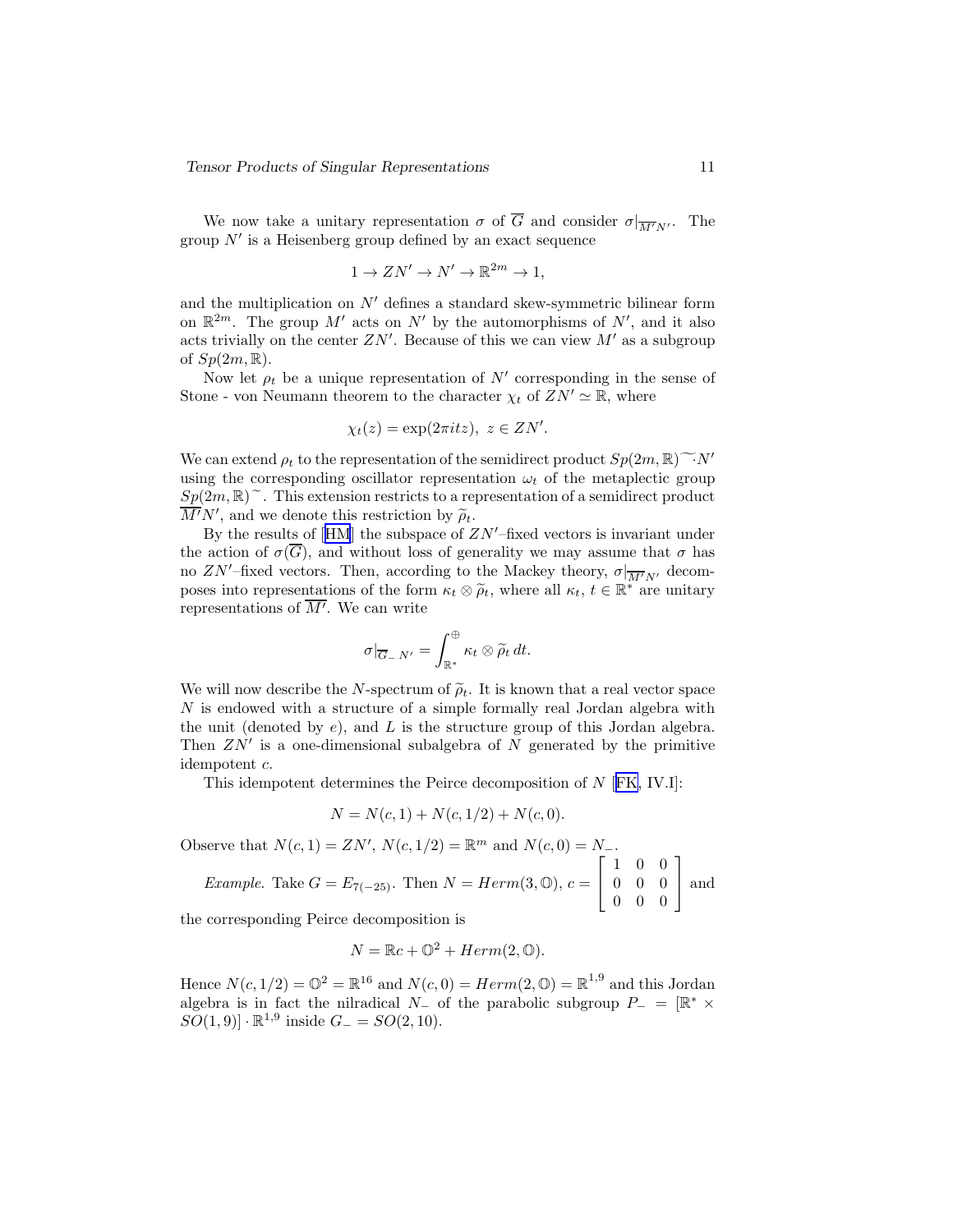The action of  $\tilde{\rho}_t$  on  $N(c, 1)$  and  $N(c, 1/2)$  is easy to describe: these spaces lie inside  $N'$  and we can model an irreducible representation  $\rho_t$  of  $N'$  on the Hilbert space  $L^2(N(c, 1/2))$ . To distinguish between an element x of  $N(c, 1/2)$ and the corresponding vector from  $\mathbb{R}^m$ , we shall write  $\hat{x}$  for the latter. Then

$$
\widetilde{\rho_t}(n_1c)f(x) = \chi_t(n_1)f(x) = \chi_t(tr_N[n_1c])f(x), n_1 \in \mathbb{R}
$$
\n(10)

$$
\widetilde{\rho}_t(n_{1/2})f(x) = \chi_t(\widehat{n}_{1/2} \cdot \widehat{x})f(x) = \chi_t(\frac{1}{2}tr_N[n_{1/2}x])f(x), \ n_{1/2} \in N(c, 1/2).
$$

Here  $tr_N$  is the standard trace functional on the Jordan algebra N.

Now take  $z_0 \in Sym(m, \mathbb{R}) \subset Sp(2m, \mathbb{R})$ . The action of the oscillator representation  $\omega_t(z_0)$  on  $L^2(\mathbb{R}^m)$  is given by the formula

$$
\omega_t(z_0)f(x) = \chi_t(\tfrac{1}{2}\widehat{x}z_0\widehat{x}^t)f(x).
$$

Observe that  $\hat{x}z_0\hat{x}^t = tr_{Sym(m,\mathbb{R})}[(e-c)x^2z_0].$ Recall that  $G_-\subset Sp(2m,\mathbb{R})$  and

$$
N(c,0) = N_- = P_- \cap Sym(m,\mathbb{R}).
$$

For  $n_0 \in N(c, 0)$  and  $x \in N(c, 1/2)$  we have

$$
tr_{Sym(m,\mathbb{R})}[(e-c)x^2n_0] = tr_{N_-}[(e-c)x^2n_0]
$$

and

$$
\widetilde{\rho_t}(n_0)f(x) = \chi_t(\frac{1}{2}tr_N[(e-c)x^2n_0])f(x). \tag{11}
$$

Combining formulas (10) and (11), we can write the formula for  $\tilde{\rho}_t(n^0)$ , where  $n^0 = n_1c + n_{1/2} + 2n_0$ .

$$
\widetilde{\rho}_t(n^0)f(x) = \chi_t(tr_N([c + \frac{1}{2}x + \frac{1}{4}(e - c)x^2]n^0))f(x).
$$
\n(12)

We can identify  $N^*$  and N by setting  $\phi(n')(n'') = tr_N(n'n'')$  for  $n, n' \in N$ . It follows from the formula (12) that the N-spectrum of  $\tilde{\rho}_t$  is supported on the elements of the form  $n_t(x)$ ,  $x \in N(c, 1/2)$ , where

$$
n_t(x) = t(c + \frac{1}{2}x + \frac{1}{4}(e - c)x^2).
$$

For an arbitrary element  $x' \in N(c, 1/2)$  there exists a special element of the structure group L, called the Frobenius transformation and denoted by  $\tau(x')$ . Accordingto Lemma VI.3.1 of [[FK](#page-17-0)],  $\tau(x')n_t(x) = n'_1 + n'_{1/2} + n'_0$ , where

$$
\begin{aligned} n_1' &= tc\\ n_{1/2}' &= t(2x'c + \frac{1}{2}x)\\ n_0' &= t(2(e-c)x'^2c + (e-c)x'x + \frac{1}{4}(e-c)x^2) \,. \end{aligned}
$$

In particular,  $\tau(-\frac{x}{2})n_t(x) = tc.$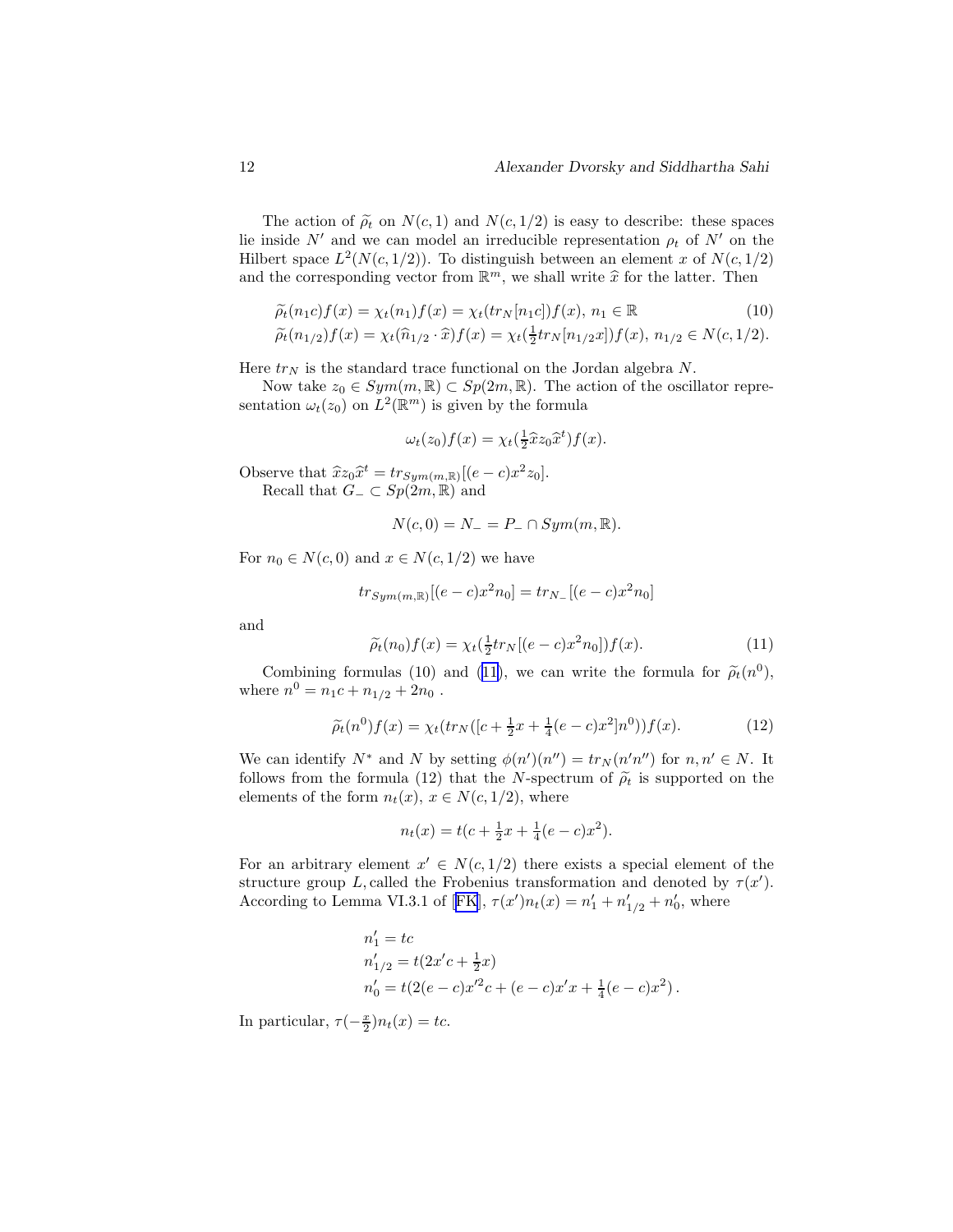<span id="page-12-0"></span>We can now describe the N-spectrum of  $\kappa_t \otimes \tilde{\rho}_t$ . If the N--spectrum of  $\kappa_t$ is supported on a set  $\mathcal{O}(\kappa_t)$ , then the support of the N-spectrum of  $\kappa_t \otimes \tilde{\rho}_t$ consists of the elements  $n_t(x) + n_-\,$  where  $x \in N(c, 1/2), n_-\in \mathcal{O}(\kappa_t)$ . Then

$$
\tau(-\frac{x}{2})(n_t(x)+n_-)=tc+n_-.
$$

Suppose now that  $\operatorname{sign}_N \sigma = r$ , where  $r = (r^+, r^-)$ . Then  $\operatorname{sign}_N(\kappa_t \otimes \widetilde{\rho}_t) = r$ , i.e.,

$$
signN(tc + n-) = r.
$$
\n(13)

It is easy to see that (13) implies  $\text{sign } t + \text{sign}_{N_-} n_- = r$ , i.e.,

$$
\text{sign}_{N_-} \; \kappa_t = \left\{ \begin{array}{ll} (r^+ - 1, r^-), \; t > 0 \\ (r^+, r^- - 1), \; t < 0 \end{array} \right. .
$$

We summarize this discussion in the following

**Lemma 3.1** Let  $\sigma$  be a representation of G,  $\text{sign}_N \sigma = r$  and  $\sigma|_{\overline{G}_- N'} =$  $\bigoplus$ R∗  $\kappa_t \otimes$ 

 $\widetilde{\rho}_t$  dt. Then for any  $t \in \mathbb{R}^*$  the N--spectrum of the representation  $\kappa_t$  is supported on a single  $L_$ -orbit, and  $\operatorname{sign}_{N_-} \kappa_t = r - \operatorname{sign} t$ .

### 3.2 Von Neumann algebras

Let  $\tau$  be a representation of some subgroup H of  $\overline{G}$ . By  $\mathcal{A}(\tau, H_0)$  we denote the von Neumann algebra generated by the operators  $\tau(h)$ ,  $h \in H_0$ , where  $H_0$  is a subgroup of H.

To proceed further we need

**Lemma 3.2** Assume that  $\mathcal{A}(\kappa_t, \overline{G}_-) = \mathcal{A}(\kappa_t, \overline{P}_-)$  for all  $t \in \mathbb{R}^*$ . Then

$$
\mathcal{A}(\int\limits_{\mathbb{R}^*}^{\oplus} \kappa_t \otimes \widetilde{\rho}_t dt \, , \overline{G}_{-}) \subseteq \mathcal{A}(\int\limits_{\mathbb{R}^*}^{\oplus} \kappa_t \otimes \widetilde{\rho}_t dt \, , \overline{P}_{-}N').
$$

**Proof.** The representation  $\rho_t$  is an irreducible representation of N', therefore  $\mathcal{A}(\rho_t, N_-)$  is the full algebra of bounded operators on  $L^2(\mathbb{R}^m)$ . Consider the algebra  $\mathcal{A}(\kappa_t \otimes \widetilde{\rho}_t, \overline{G}_-)$ . This algebra is generated by operators

$$
\kappa_t(g_-) \otimes \widetilde{\rho}_t(g_-), g_- \in \overline{G}_-.
$$
\n(14)

All these operators lie inside  $\mathcal{A}(\kappa_t \otimes \widetilde{\rho}_t, \overline{P}_N)$ . Indeed, the algebra  $\mathcal{A}(\kappa_t \otimes \widetilde{\rho}_t, \overline{P}_N)$  $(\widetilde{\rho}_t, \overline{P}_N)$  contains the set B of all operators of the form  $\kappa_t(p^-) \otimes a$ , where a is an arbitrary bounded operator on  $L^2(\mathbb{R}^m)$  and  $p^- \in \overline{P}_-$ . Combining this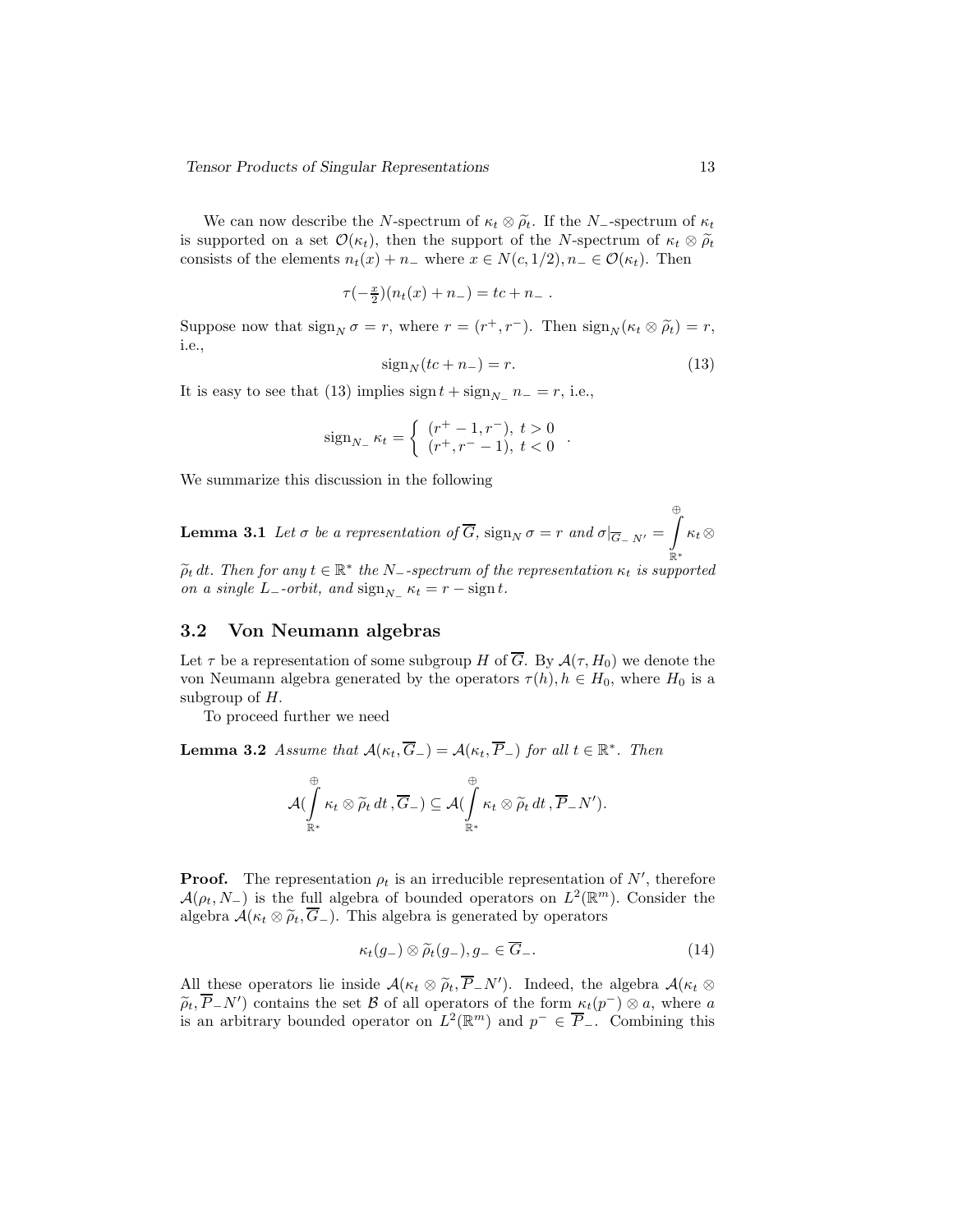<span id="page-13-0"></span>fact with the assumption  $\mathcal{A}(\kappa_t, \overline{G}_-) = \mathcal{A}(\kappa_t, \overline{P}_-),$  we conclude that the von Neumann algebra generated by  $\beta$  already contains all operators [\(14\)](#page-12-0).

Hence  $\mathcal{A}(\kappa_t \otimes \widetilde{\rho}_t, \overline{G}_-) \subseteq \mathcal{A}(\kappa_t \otimes \widetilde{\rho}_t, \overline{P}_-N')$  and

$$
\mathcal{A}(\int\limits_{\mathbb{R}^*}^{\oplus} \kappa_t \otimes \widetilde{\rho}_t dt ,\overline{G}_{-}) \subseteq \int\limits_{\mathbb{R}^*}^{\oplus} \mathcal{A}(\kappa_t \otimes \widetilde{\rho}_t ,\overline{G}_{-}) dt \subseteq \int\limits_{\mathbb{R}^*}^{\oplus} \mathcal{A}(\kappa_t \otimes \widetilde{\rho}_t ,\overline{P}_{-}N') dt .
$$

But the representations  $\tilde{\rho}_t$  are irreducible and nonisomorphic for different t, and

$$
\int_{\mathbb{R}^*}^{\oplus} \mathcal{A}(\kappa_t \otimes \widetilde{\rho}_t , \overline{P}_{-}N') dt = \mathcal{A}(\int_{\mathbb{R}^*}^{\oplus} \kappa_t \otimes \widetilde{\rho}_t dt , \overline{P}_{-}N'). \quad \blacksquare
$$

Observe that  $\overline{P}_-N'$  is a subgroup of  $\overline{P}$ .

The next theorem is an analogue of[[L2](#page-18-0), 4.3].

**Theorem 3.3** Let  $\sigma$  be a representation of G ,  $\text{sign}_{N} \sigma = r$  and  $0 < |r| < n$ (i.e.,  $\sigma$  is a low-rank representation of G). Then  $\mathcal{A}(\sigma,G) = \mathcal{A}(\sigma,P)$ .

**Proof.** The groups  $\overline{G}_-$  and  $\overline{P}$  together generate  $\overline{G}$ , and it suffices to check that

$$
\mathcal{A}(\sigma, \overline{G}_{-}) \subseteq \mathcal{A}(\sigma, \overline{P}). \tag{15}
$$

But  $\sigma|_{\overline{G}_- N'} =$  $\bigcirc$  $\int_{\mathbb{R}^*} \kappa_t \otimes \widetilde{\rho}_t dt$ , and by Lemma 3.2, the assertion (15) follows

immediately if we can show that  $\mathcal{A}(\kappa_t, \overline{G}_-) = \mathcal{A}(\kappa_t, \overline{P}_-)$  for all  $t \in \mathbb{R}^*$ . By Lemma [3.1](#page-12-0) all  $\kappa_t$  are representations of rank  $|r| - 1$  of the group  $\overline{G}_-$ , and we can apply the same line of reasoning to them.

After  $|r|$  steps of this process, we reduce the statement of the theorem to the case of representations of rank 0 for some group  $\overline{G}_0$ , where  $G_0$  is belongs to one of the families I1-I4. Any representation  $\tau$  of rank 0 decomposes over characters of  $\overline{G_0}$  [[HM](#page-17-0)] and it is well known that any character of  $\overline{G_0}$  is determined by its restrictionto the Siegel parabolic  $\overline{P}_0$  (e.g., [[L2,](#page-18-0) 4.2]). Therefore,  $\mathcal{A}(\tau, \overline{G}_0)$  =  $\mathcal{A}(\tau,\overline{P}_0).$ 

We now return to the problem of decomposing representation  $\Pi = \bigotimes_{i=1}^s \pi_{p_i}$ . Therestriction of this representation on  $\overline{P}$  is given by ([9\)](#page-8-0), and for any  $\Theta(\pi) =$  $\nu \otimes \text{Ind}_{SN}^P(\pi^{\vee} \otimes \chi_{\xi})$  $\nu \otimes \text{Ind}_{SN}^P(\pi^{\vee} \otimes \chi_{\xi})$  $\nu \otimes \text{Ind}_{SN}^P(\pi^{\vee} \otimes \chi_{\xi})$  in the decomposition ([9\)](#page-8-0)

$$
\operatorname{sign}_N \Theta(\pi) = \operatorname{sign}_N \xi = \sum_{i=1}^s p_i.
$$

Therefore  $\Pi$  can be decomposed over the irreducible representations of  $\overline{G}$  of signature  $\sum_{i=1}^s p_i$ .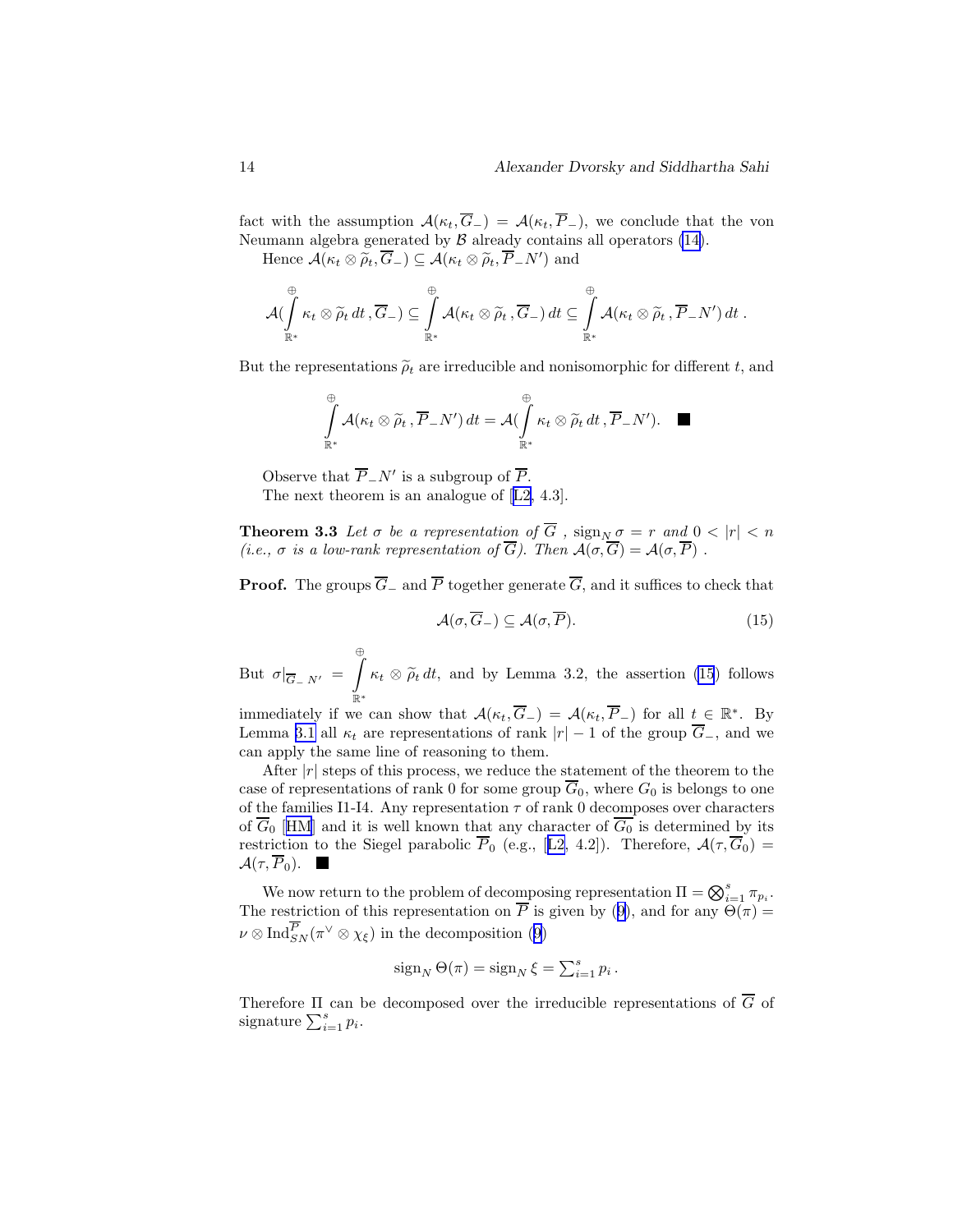Assume  $\sum_{i=1}^{s} |p_i| < n$ . Then by Theorem [3.3](#page-13-0), any two non-isomorphic irreducible representation from the spectrum of Π restrict to non-isomorphic irreducible representations of  $\overline{P}$ . Therefore the  $\overline{P}$ -decomposition [\(9](#page-8-0)) gives rise to a  $\overline{G}$ -decomposition

$$
\Pi \simeq \int_{\hat{G}'}^{\oplus} m(\pi) \theta(\pi) \, d\mu(\pi), \tag{16}
$$

where  $\theta(\pi)$  is defined for almost every  $\pi$  (with respect to  $d\mu$ ) as a unique irreducible representation of  $\overline{G}$  determined by the condition  $\theta(\pi)|_{\overline{P}} = \nu \otimes$  $\text{Ind}_{SN}^P(\pi^\vee \otimes \chi_\xi)$ . Obviously  $\theta(\pi) \simeq \theta(\sigma)$  if and only if  $\pi \simeq \sigma$ .

### 4 Representations of maximal rank

The statement of Theorem [3.3](#page-13-0) is certainly false for the representations of maximal possible rank, i.e., when  $\text{sign}_N \sigma = r$  and  $|r| = n$ . Nevertheless, a  $\overline{G}$ decomposition (16) can be constructed even when  $\sum_{i=1}^{s} |p_i| = n$ .

Consider 
$$
\sigma = \sigma_1 \otimes \sigma_2
$$
, where  $\sigma_1$  and  $\sigma_2$  are representations of  $\overline{G}$ , sign<sub>N</sub>  $\sigma_1 =$   
\n $r_1 = (r^+, r^-), |r_1| = n - 1$  and sign<sub>N</sub>  $\sigma_2 = (1, 0)$ . Then  $\sigma_1|_{\overline{M}' N'} = \int_{\mathbb{R}^*} \kappa_t \otimes \widetilde{\rho}_t dt$ 

and  $\sigma_2|_{\overline{M}' N'} =$ Z R<sup>∗</sup> +  $\kappa'_u \otimes \widetilde{\rho}_u du$ , and

$$
\sigma|_{\overline{M}' N'} = \iint\limits_{\mathbb{R}^* \times \mathbb{R}_+^*} (\kappa_t \otimes \kappa'_u) \otimes (\widetilde{\rho}_t \otimes \widetilde{\rho}_u) dt du.
$$
 (17)

For  $t + u \neq 0$  we have  $(\tilde{\rho}_t \otimes \tilde{\rho}_u)|_{N'} = \rho_t \otimes \rho_u \simeq 1 \otimes \rho_{t+u}$ , where 1 is a trivial representation of  $N'$  on  $L^2(\mathbb{R}^m)$ .

$$
(\widetilde{\rho}_t \otimes \widetilde{\rho}_u)|_{\overline{M}'} = \omega_t \otimes \omega_u \simeq \omega'_{t,u} \otimes \omega''_{t,u} \text{ where } \omega''_{t,u} = \begin{cases} \omega_+, t + u > 0 \\ \omega_-, t + u < 0 \end{cases} \text{ and}
$$

 $\omega'_{t,u}$  =  $\int \omega_+, tu/(t+u) > 0$  $\omega_-, tu/(t+u) < 0$ . Here  $\omega_+$  and  $\omega_-$  are the restrictions of two

nonisomorphic oscillator representations of  $Sp(2m, \mathbb{R})^{\sim}$  to  $\overline{M}'$ .

Then  $\widetilde{\rho}_t \otimes \widetilde{\rho}_u \simeq \tau_{t,u} \otimes \widetilde{\rho}_{t+u}$ , where  $\tau_{t,u}(N')$  acts trivially on  $L^2(\mathbb{R}^m)$  and  $\tau_{t,u}(\overline{M}')$  acts by  $\omega'_{t,u}$ . The set  $t+u=0$  has measure 0 in  $\mathbb{R}^* \times \mathbb{R}^*$  and after a change of variables  $t + u = v$  the decomposition (17) becomes

$$
\sigma|_{\overline{M}'N'} = \iint\limits_{\mathcal{D}} (\kappa_t \otimes \kappa'_{v-t} \otimes \tau_{t,v-t}) \otimes \widetilde{\rho}_v dt dv,
$$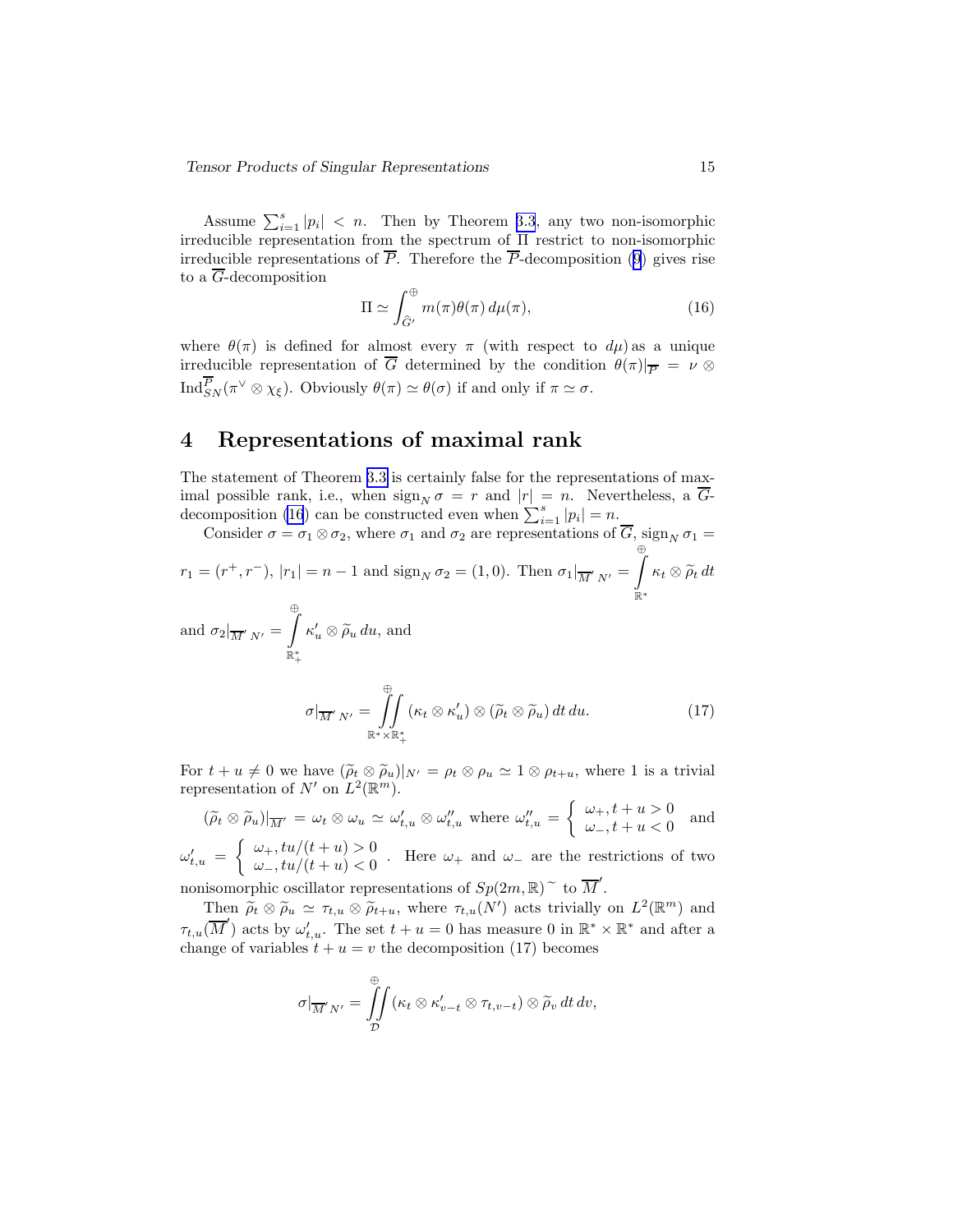where  $D = \{(t, v) | t \neq 0, v \neq 0, v > t\}.$ 

If we set  $\lambda_v =$  $\bigcirc$  $(-\infty, v)$  $\kappa_t \otimes \kappa'_{v-t} \otimes \tau_{t,v-t} dt$ , the preceding formula can be

rewritten as

$$
\sigma|_{\overline{M}'N'} = \int_{\mathbb{R}^*}^{\oplus} \lambda_v \otimes \widetilde{\rho}_v dv.
$$
 (18)

By Lemma 3.1 all representations  $\kappa_t$  have signature  $r_1 - \text{sign } t$ , and all  $\kappa'_{v-t}$ are of rank 0, i.e., decomposable over characters. Therefore

$$
\lambda_v|_{\overline{M}'} = \begin{cases}\n\kappa_v^-\otimes\omega_+,\text{sign}_{N_-}\kappa_v^- = (r^+,r^--1) \text{ if } v < 0 \\
(\kappa_v^-\otimes\omega_-) \oplus (\kappa_v^+\otimes\omega_+),\n\text{sign}_{N_-}\kappa_v^- = (r^+,r^--1),\text{sign}_{N_-}\kappa_v^+ = (r^+-1,r^-) \text{ if } v > 0.\n\end{cases}
$$
\n(19)

Remark. If the signature r is semi-definite (i.e.  $r = (|r|, 0)$  or  $(0, |r|)$ ), some of the signatures in the formula above will involve negative numbers, which is of course impossible. To simplify notation, we agree that in this case corresponding summands are simply absent from the decomposition  $(18)$ .

**Lemma 4.1** Let  $\sigma = \sigma_1 \otimes \sigma_2$ , where  $\sigma_1$  and  $\sigma_2$  are representations of  $\overline{G}$  =  $\overline{O(2,j)}$ , sign<sub>N</sub>  $\sigma_1 = r$ ,  $|r| = 1$  and sign<sub>N</sub>  $\sigma_2 = (1,0)$ . Then  $\mathcal{A}(\sigma, \overline{G}) = \mathcal{A}(\sigma, \overline{P})$ .

**Proof.** Consider  $P^1 = P_- \times O(j-2)$  – a parabolic subgroup of  $M' = SL(2) \times$  $O(j-2)$ . It suffices to prove that for all v

$$
\mathcal{A}(\lambda_v, \overline{M}') = \mathcal{A}(\lambda_v, \overline{P^1}).
$$

Indeed, this fact combined with formula (18) and Lemma [3.2](#page-12-0) gives  $\mathcal{A}(\sigma, \overline{M}') \subseteq$  $\mathcal{A}(\sigma,\overline{P})$ , and the statement of the lemma follows.

Analysis of (19) shows that  $\lambda_v|_{\overline{M}'} = \chi_v \otimes \omega$ , where  $\chi_v$  decomposes over characters and  $\omega$  is an oscillator representation restricted to  $\overline{M'}$ . Without loss of generality we may take  $\omega = \omega_+$ . Two factors of M' form a dual reductive pair inside  $Sp(2(j-2), \mathbb{R})$  and the spectrum of  $\omega_+$  is very well known:  $\omega_+ = \bigoplus_i$  $\eta_1^{(i)} \otimes \eta_2^{(i)}$ , where  $\eta_1^{(i)}$  and  $\eta_2^{(i)}$  are irreducible highest weight representations of  $\overline{SL(2)}$  and  $O(j-2)$  respectively, and each  $\eta_1^{(i)}$  and  $\eta_2^{(i)}$  occurs only once in the decomposition. Observe that each  $\eta_1^{(i)}|_{\overline{P}_-}$  is irreducible. Therefore  $\mathcal{A}(\eta_1^{(i)} \otimes$  $\eta_2^{(i)}, \overline{M}') = \mathcal{A}(\eta_1^{(i)} \otimes \eta_2^{(i)}, \overline{P^1})$ , and  $\mathcal{A}(\omega, \overline{M}') = \mathcal{A}(\omega, \overline{P^1})$ . Similarly,  $\mathcal{A}(\chi_v \otimes \chi_v)$  $\omega, \overline{M}' = \mathcal{A}(\chi_v \otimes \omega, \overline{P^1})$ . Hence any irreducible component of  $\chi_v \otimes \omega$  is irreducible when restricted to  $P^1$  and uniquely determined by this restriction, and  $\mathcal{A}(\chi_v \otimes$  $(\omega, \overline{M}') = \mathcal{A}(\chi_v \otimes \omega, \overline{P^1}).$ 

Remark. It is easy to see (by inspection of the above argument) that the statement of the lemma remains true if we replace  $\sigma = \sigma_1 \otimes \sigma_2$  with  $\sigma =$ 

<span id="page-15-0"></span>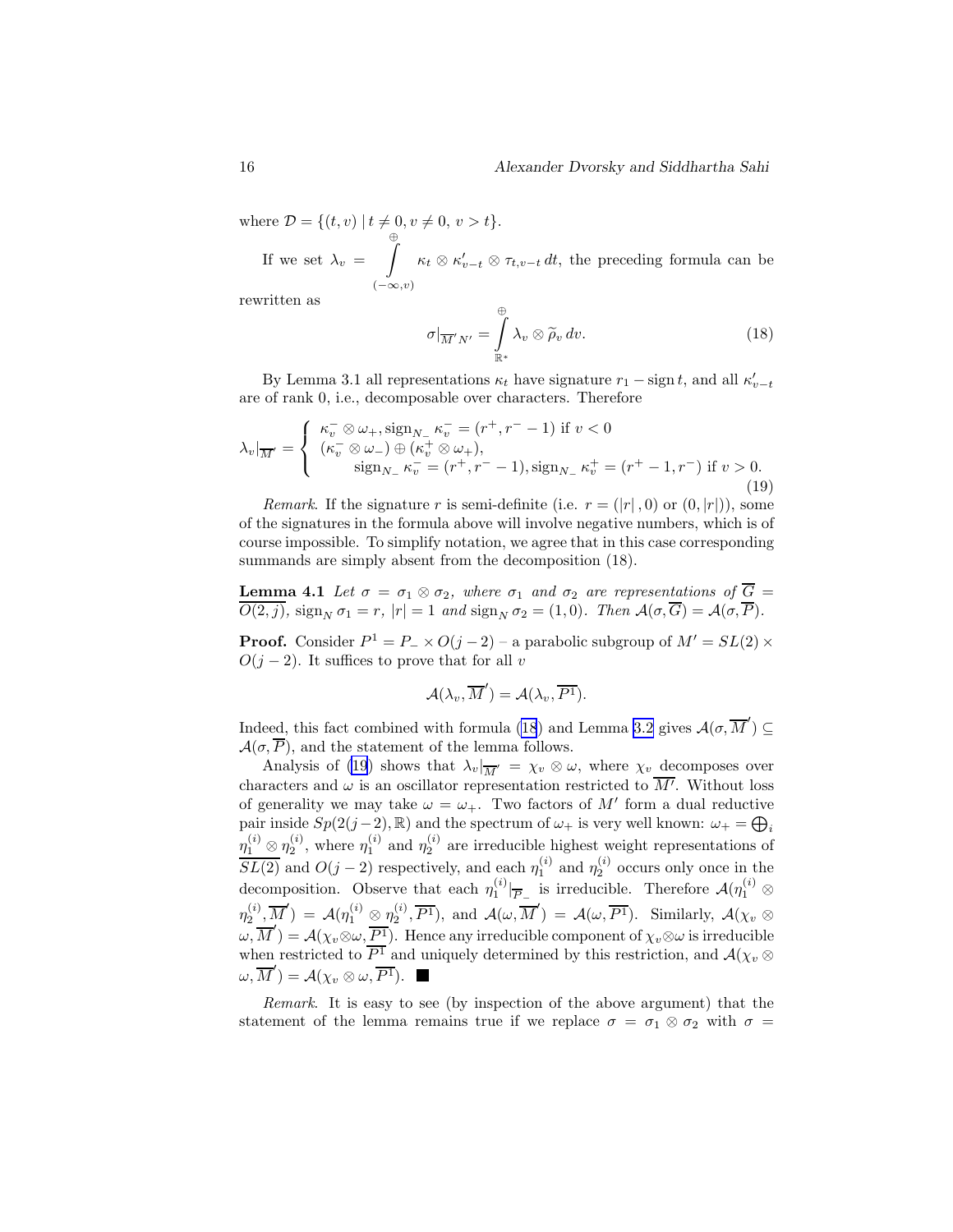Tensor Products of Singular Representations 17

 $\bigoplus_{i=1}^k \sigma_1^{(i)} \otimes \sigma_2^{(i)}$ , where  $\text{sign}_N \sigma_1^{(i)} = r$  and  $\text{sign}_N \sigma_2^{(i)} = (1,0), 1 \le i \le k$ . We can also replace  $G = O(2, j)$  with  $SO(2, j)$ .

**Lemma 4.2** Let  $\sigma = \sigma_1 \otimes \sigma_2$ , where  $\sigma_1$  and  $\sigma_2$  are representations of  $G =$  $E_{7(-25)}$ , sign<sub>N</sub>  $\sigma_1 = r$ ,  $|r| = 2$  and sign<sub>N</sub>  $\sigma_2 = (1, 0)$ . Then  $\mathcal{A}(\sigma, G) = \mathcal{A}(\sigma, P)$ .

**Proof.** In this case  $M' = G = SO(2, 10)$ . Once again, it suffices to check that for all  $v \in \mathbb{R}^*$ 

$$
\mathcal{A}(\lambda_v, G_-) = \mathcal{A}(\lambda_v, P_-). \tag{20}
$$

From (19) we see that  $\lambda_v$  is either a tensor product of two representations of rank 1 (in this case the assertion of (20) follows immediately from Lemma [4.1\)](#page-15-0) or

$$
\lambda_v=(\kappa_v^-\otimes\omega_-)\oplus(\kappa_v^+\otimes\omega_+),
$$

where  $\operatorname{sign}_{N_-} \kappa_v^- = (1,0)$ ,  $\operatorname{sign}_{N_-} \kappa_v^+ = (0,1)$ . This can occur only when  $r =$  $(1, 1), v > 0$ . But  $\text{sign}_{N_-} \omega_- = (0, 1), \text{sign}_{N_-} \omega_+ = (1, 0)$  and we find ourselves in a situation described in the remark to Lemma [4.1.](#page-15-0)

Therefore,  $(20)$  holds for all v.

**Corollary 4.3** Let  $\sigma = \pi_{p_1} \otimes \pi_{p_2} \otimes \pi_{p_3}$  be a representation of  $G = E_{7(-25)}$ ,  $|p_1| = 1$ ,  $|p_2| = 1$ ,  $p_3 = (1, 0)$ . Then  $\mathcal{A}(\sigma, G) = \mathcal{A}(\sigma, P)$ .

**Proof.** Set  $\sigma_1 = \pi_{p_1} \otimes \pi_{p_2}, \sigma_2 = \pi_{p_3}$ . Then  $\text{sign}_N \sigma_1 = p_1 + p_2$ ,  $\text{sign}_N \sigma_2 = (1, 0)$ and the lemma above can be applied.

We now return to our study of the tensor product  $\Pi = \bigotimes_{i=1}^s \pi_{p_i}, \sum_{i=1}^s |p_i| \leq$  $\it n$ .

Theorem 4.4  $\mathcal{A}(\Pi,\overline{G}) = \mathcal{A}(\Pi,\overline{P})$ .

**Proof.** If  $\sum_{i=1}^{s} |p_i| < n$ , the statement of this theorem follows from Theorem [3.3.](#page-13-0) Hence we can restrict our attention to the case  $\sum_{i=1}^{s} |p_i| = n$ .

If  $\overline{G} = \overline{O(2, i)}$ , the only possible case is  $s = 2$ , and we may always assume  $p_2 = (1, 0)$  and apply Lemma [4.1](#page-15-0). Similarly, for  $\overline{G} = E_{7(-25)}$  we can take  $p_s = (1, 0)$ , and the theorem follows from Lemma 4.2 for  $s = 2$  and Corollary 4.3 for  $s = 3$ .

Finally, in the classical cases (I1-I3) the statement follows immediately from [[L2,](#page-18-0) 4.7-4.8]. Indeed, for these groups each of the representations  $\pi_{p_i}$  appears in the Howe duality correspondence for an appropriate stable range dual pair  $(G'_{i}, G)$  and all irreducible representations from the spectrum of  $\Pi$  appear in the duality correspondence for the pair  $(G', G)$ , which is still in the stable range. Therefore any irreducible representation from the spectrum of Π is irreducible when restricted to  $\overline{P}$  and uniquely determined by this restriction, and  $\mathcal{A}(\Pi,\overline{G})=$  $\mathcal{A}(\Pi,\overline{P}).\blacksquare$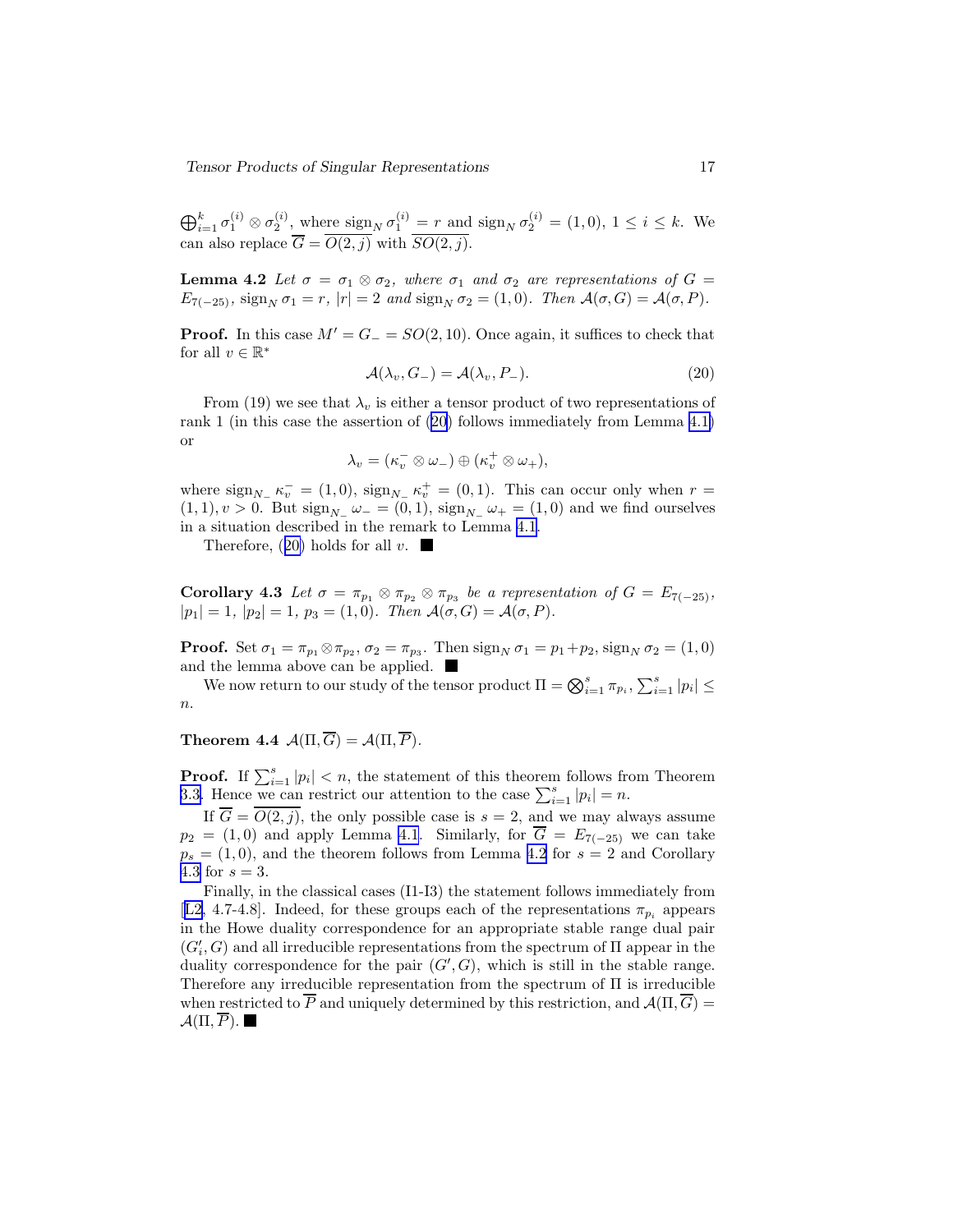<span id="page-17-0"></span>Therefore the  $\overline{P}$ -decomposition [\(9](#page-8-0)) gives rise to a  $\overline{G}$ -decomposition of  $\Pi$  with respect to the same measure  $d\mu$  and multiplicity function  $m(\pi)$ 

$$
\Pi \simeq \int_{\widehat{G}'}^{\oplus} m(\pi) \theta(\pi) \, d\mu(\pi). \tag{21}
$$

Comparing (9) and (21) we see that  $\theta(\pi)$  is a unitary irreducible representation of  $\overline{G}$  which can be defined (for almost every  $\pi$  with respect to  $d\mu$ ) as a unique irreducible representation from the spectrum of Π satisfying the condition  $\theta(\pi)|_{\overline{P}} = \Theta(\pi)$ , where  $\Theta(\pi) = \nu \otimes \text{Ind}_{SN}^{P}(\pi^{\vee} \otimes \chi_{\xi})$ .

Theorem 0.4 is thus proved.

### References

- [A] Adams, J.F., *Lectures on exceptional Lie groups*, University of Chicago Press, Chicago (1996)
- [EHW] Enright, T., Howe, R. and Wallach, N., A classification of unitary highest weight modules, Proceedings of the University of Utah Conference 1982, Progress in Math., vol. 40, Birkhäuser, Boston (1983), 97-143
- [FK] Faraut, J. and Koranyi, A., Analysis on symmetric cones, Clarendon Press, Oxford (1994)
- [F] Flensted-Jensen, M. Analysis on non-Riemannian symmetric spaces, Regional conference series in math., no. 61, AMS, Providence (1986)
- [G1] Gelbart, S., Holomorphic discrete series for the real symplectic group, Invent. Math. 19 (1973), 49-58
- [G2] Gelbart, S., On theta-series liftings for unitary groups, CRM Proceedings and Lecture Notes., vol. 1, AMS, Providence (1993), 129-173
- [He] Helgason, S., Geometric analysis on symmetric spaces, AMS, Providence (1994)
- [Ho1] Howe, R., A notion of rank for unitary representations of classical groups, C.I.M.E. Summer School on Harmonic analyis, Cortona (1980)
- [Ho2] Howe, R., Transcending classical invariant theory, J. of the Amer. Math. Soc. 2 (1989), 535-552
- [HM] Howe, R. and Moore, C., Asymptotic properties of unitary representations, J. Func. Anal. 32 (1979), 72-96
- [KV] Kashiwara, M. and Vergne, M., On the Segal-Shale-Weil representations and harmonic polynomials, Invent. Math. 44 (1978), 1-47